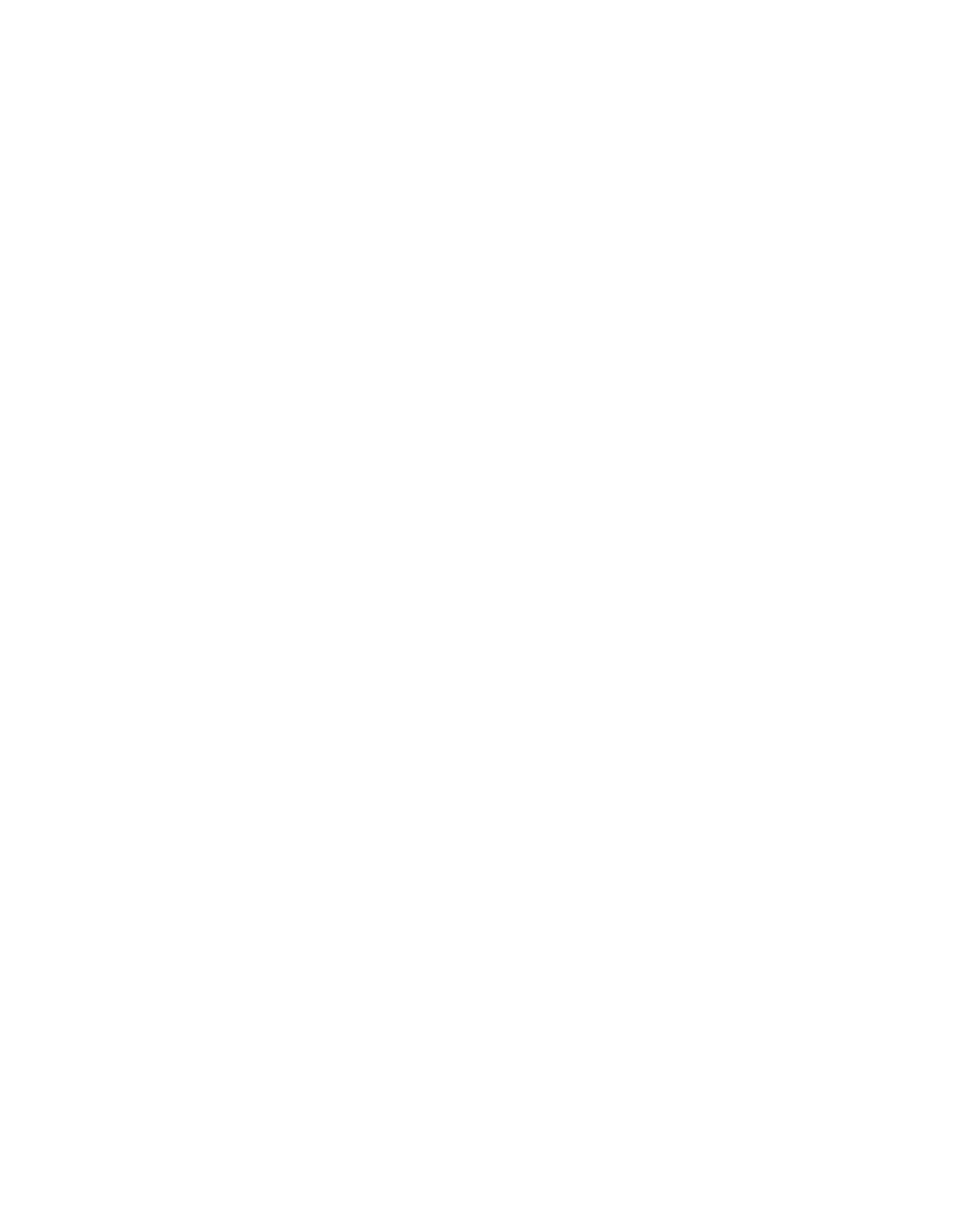## **DEPARTMENT OF THE INTERIOR NATIONAL INDIAN GAMING COMMISSION**

**FY 2022 Budget Justification** 

**Table of Contents**

|                                                                  | Page                     |  |
|------------------------------------------------------------------|--------------------------|--|
| <b>Item</b>                                                      | <b>Number</b>            |  |
| <b>Executive Summary</b>                                         |                          |  |
| <b>Executive Summary</b>                                         | 1                        |  |
| Mission, Vision, and General Statement                           | $\overline{2}$           |  |
| The Indian Gaming Regulatory Act of 1988                         | $\overline{\mathcal{L}}$ |  |
| <b>Commission Structure</b>                                      | 5                        |  |
| Organization Chart                                               | 6                        |  |
| <b>Budget Priorities</b>                                         | $\,$ $\,$                |  |
| Background                                                       | $\,$ $\,$                |  |
| <b>Annual Fees for Operations</b>                                | 9                        |  |
| 2022 Budget                                                      |                          |  |
| Narrative Summary Statement                                      | 10                       |  |
| Summary of the FY 2022 Budget                                    | 11                       |  |
| Reimbursable Expenses                                            | 12                       |  |
| Fee Regulation                                                   | 13                       |  |
| Authorization, Objectives and Program Activities                 | 14                       |  |
| <b>Employee Count by Grade</b>                                   | 16                       |  |
| <b>Government Performance and Results Act (GPRA) Information</b> | 17                       |  |
| <b>Summary and Highlights of Commission Activities</b>           | 18                       |  |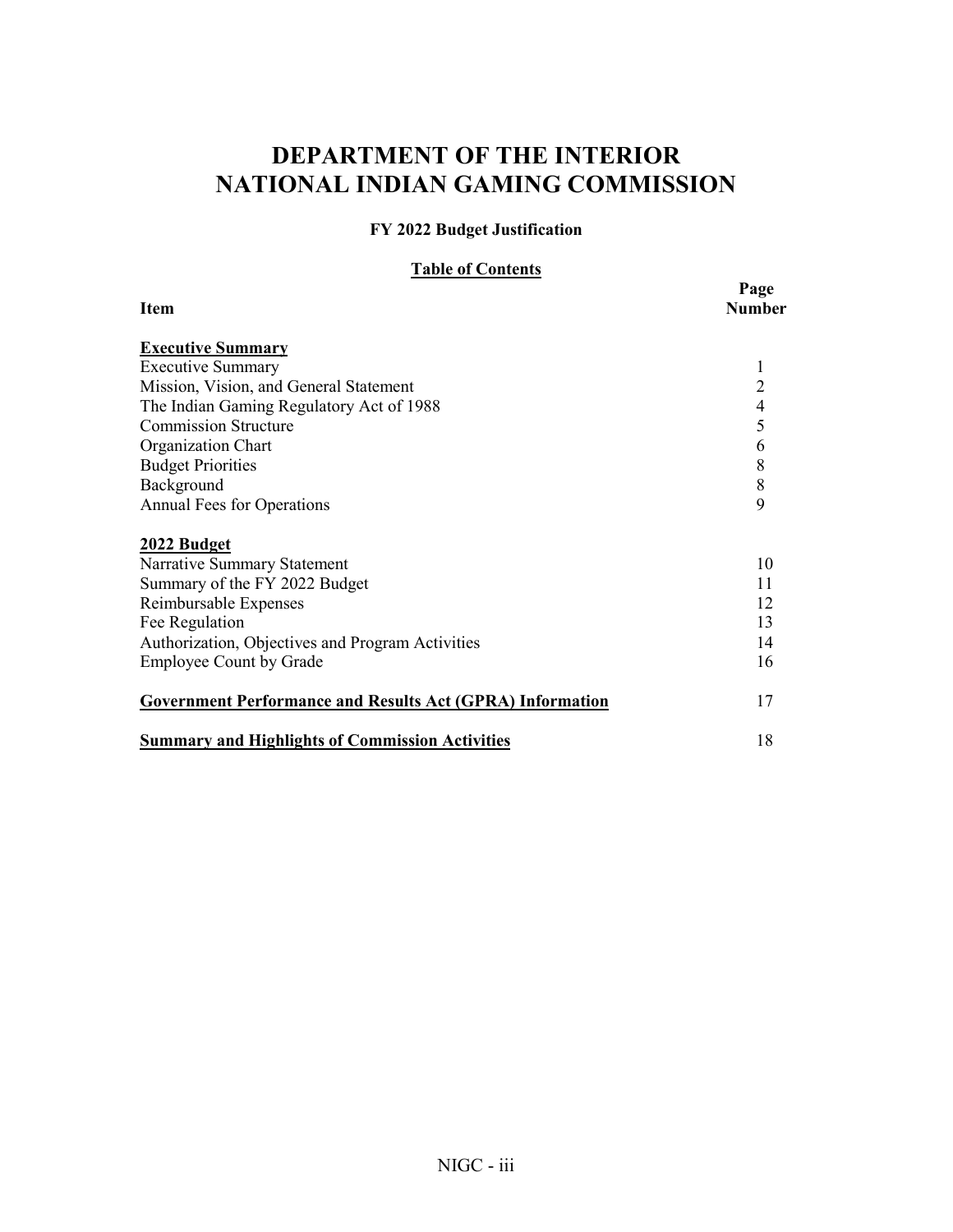

## <span id="page-3-0"></span>**National Indian Gaming Commission (NIGC)**

#### **Executive Summary**

The National Indian Gaming Commission (NIGC or "Commission") was created by the Indian Gaming Regulatory Act of 1988 (P.L. 100-497). The purpose of the Indian Gaming Regulatory Act (IGRA) is, in part, to promote tribal economic development and self-determination; support the integrity of the Indian gaming industry; and ensure that tribes are the primary beneficiaries of their gaming activities. To ensure those purposes of IGRA are carried out, IGRA created the NIGC as an "independent Federal regulatory authority for gaming on Indian lands… to meet congressional concerns regarding gaming and to protect such gaming as a means of generating tribal revenue."<sup>[1](#page-3-1)</sup>

In addition to the NIGC, there are approximately 6,000 Tribal Gaming Regulators serving as the primary regulators of Indian gaming operations in 29 states. Further, states provide appropriate regulatory support to implement their respective responsibilities under IGRA and tribal-state compacts. Besides the NIGC, tribal and state regulatory agencies, the Department of the Interior, the Department of Justice, and the Department of the Treasury all implement and enforce laws that serve to ensure that tribes are the primary beneficiaries of Indian gaming. The NIGC coordinates closely with all of these governmental entities to fulfill the mandates of IGRA.

The NIGC's budget is tied to the mandates of IGRA. In May 2006, Congress enacted the Native American Technical Corrections Act of 2006 (Sec. 301 of P.L. 109-221). This Act authorizes the Commission to collect up to 0.080 percent of the gross gaming revenue, but also links NIGC's fee collections to the growth or contraction of the Indian gaming industry so that the agency's funding reflects the financial status of the industry. Importantly, the Act also identified training and technical assistance as agency functions. As in the past, the FY 2022 budget will continue to include expanding tribal consultation and improving intergovernmental coordination, providing training and technical assistance to tribal gaming commissions and operations, conducting a regulatory review, examining and assessing the efficiency and effectiveness of the Commission, and enhancing the information technology infrastructure.

 $\overline{a}$ 

<span id="page-3-1"></span> $125$  U.S.C. § 2702(3).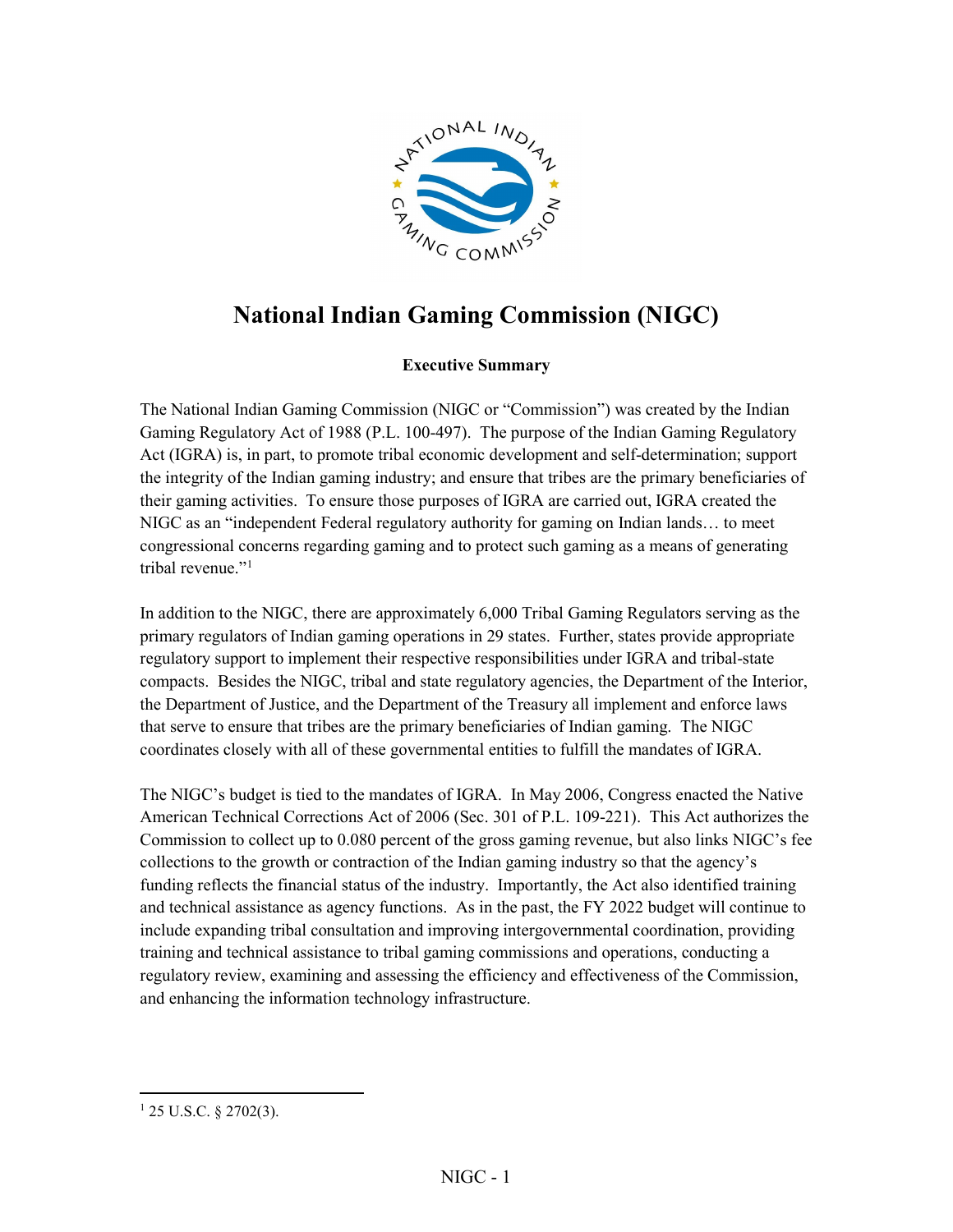#### **Mission**

<span id="page-4-0"></span>The NIGC's mission is to (1) promote tribal economic development, self-sufficiency, and strong tribal governments; (2) maintain the integrity of the Indian gaming industry; and (3) ensure that Tribes are the primary beneficiaries of their gaming activities. To fulfill its mission and achieve compliance, the NIGC works within the framework created by the IGRA by providing sound guidance, removing unnecessary roadblocks, and sensibly regulating gaming activities conducted by sovereign Indian tribes on Indian lands without stymieing the economic development and entrepreneurial spirit of tribes.

#### **Vision**

The Commission's vision is to utilize all of its regulatory tools, including training, technical assistance, public education, and enforcement, to empower and partner with tribal governments to ensure that regulatory compliance and gaming integrity respect the capabilities and responsibilities of each sovereign tribe.

#### **General Statement**

The Indian Gaming Regulatory Act (IGRA) established the NIGC as an independent federal regulatory agency within the Department of the Interior. IGRA created the NIGC to protect tribal gaming as a means of generating revenue for tribal governance and tribal communities. IGRA further provides a legal framework structured to safeguard tribes as the primary beneficiaries of their gaming operations, support the integrity of the Indian gaming industry, and assure that gaming is conducted fairly and honestly by both the operators and players.

The NIGC ensures compliance with IGRA, NIGC regulations, and tribal gaming ordinances with 527 gaming establishments owned, operated, or licensed by 251 federally-recognized tribes located within 29 states. To do so, the Commission regulates and monitors tribal gaming activity, inspects gaming premises, conducts background investigations, analyzes audits of Class II and certain aspects of Class III gaming operations, and investigates violations of IGRA. The NIGC also coordinates its regulatory responsibilities with tribal regulatory agencies through the review and approval of tribal gaming ordinances and management agreements. The NIGC further provides technical assistance, including extensive training, to tribal leaders as well as tribal gaming commissions and operators. The Commission may issue guidance to improve the operation and understanding of its regulatory goals. In addition, the Commission considers its Office of Self-Regulation's recommendations when a tribe petitions for a certificate of selfregulation.

When technical assistance and training do not result in compliance with IGRA, NIGC regulations, or the tribal gaming ordinance, the NIGC will undertake enforcement action, which may include imposing appropriate sanctions for such violations, such as civil penalties and orders for temporary closure as well as referring criminal matters to appropriate tribal, Federal and state entities. As the NIGC fulfills these responsibilities, the Commission closely reviews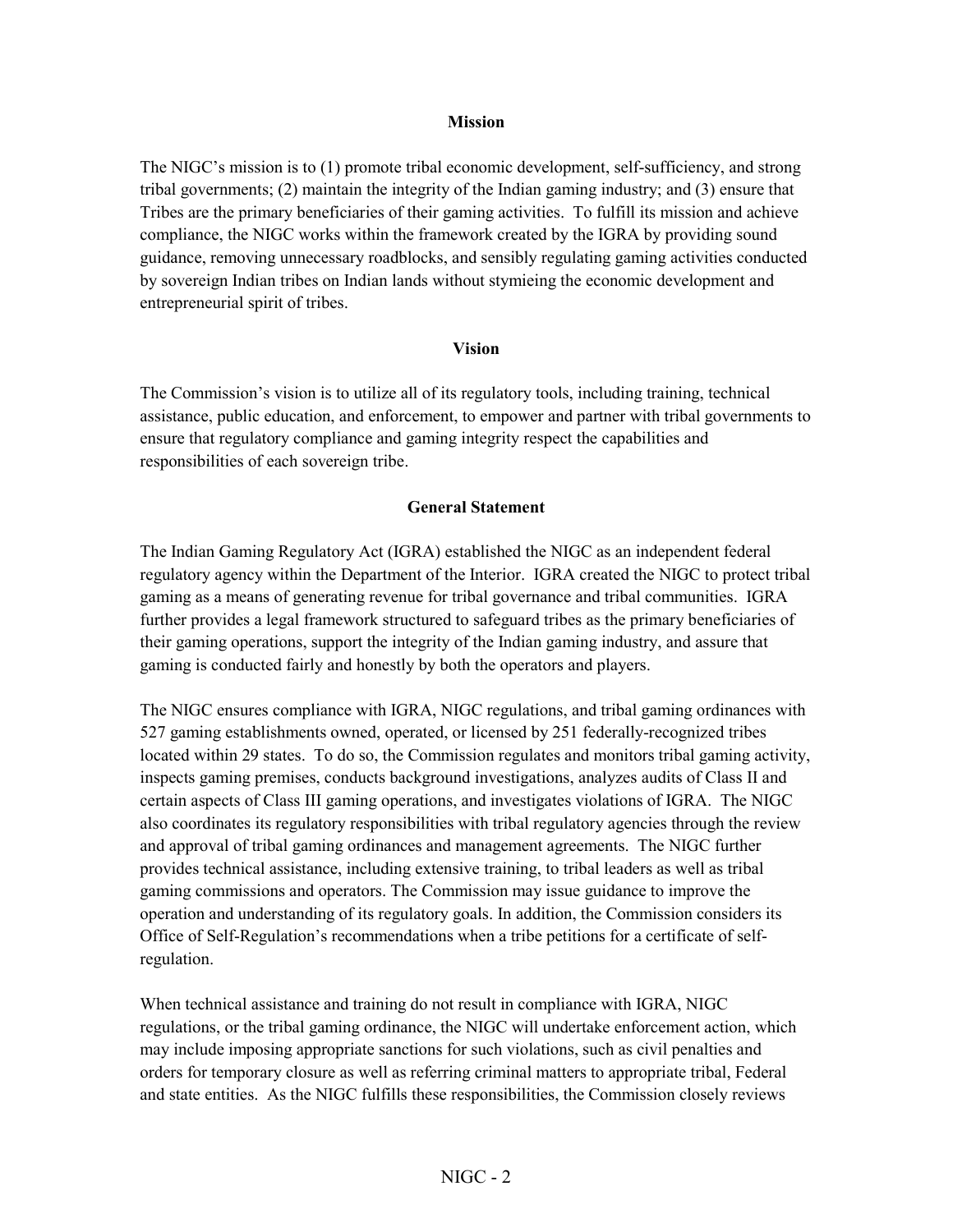any indications of corrupting influences, such as gamesmanship by non-tribal governmental entities.

IGRA authorizes the Commission to assess and collect fees on tribal gaming revenues to cover agency operating costs. The NIGC also conducts background investigations, including fingerprinting, of individuals and entities with a financial interest in, or management responsibility for, potential management contracts. These investigations are conducted to determine whether the management contracts can be approved. The Commission is reimbursed periodically by the potential contractors for performing these investigative services. The Commission is also reimbursed for fingerprint processing costs.

Although the NIGC was created as an independent regulatory agency within the Department of the Interior, IGRA tasked both the NIGC and the Department of the Interior with certain responsibilities under the Act. As such, the two Agencies work together to ensure the implementation of IGRA and effective regulation of the Indian gaming industry. The Commission also has unique relationships with the Indian gaming industry's stakeholders. The Commission, as an agency of the Federal government, maintains a trust relationship with Indian nations. The Commission is committed to meaningful consultation with tribes prior to making changes to regulations or policies having tribal implications. Additionally, the Commission endeavors to provide tribes, states, sister Federal agencies, and stakeholders with courteous and timely responses to issues as they arise.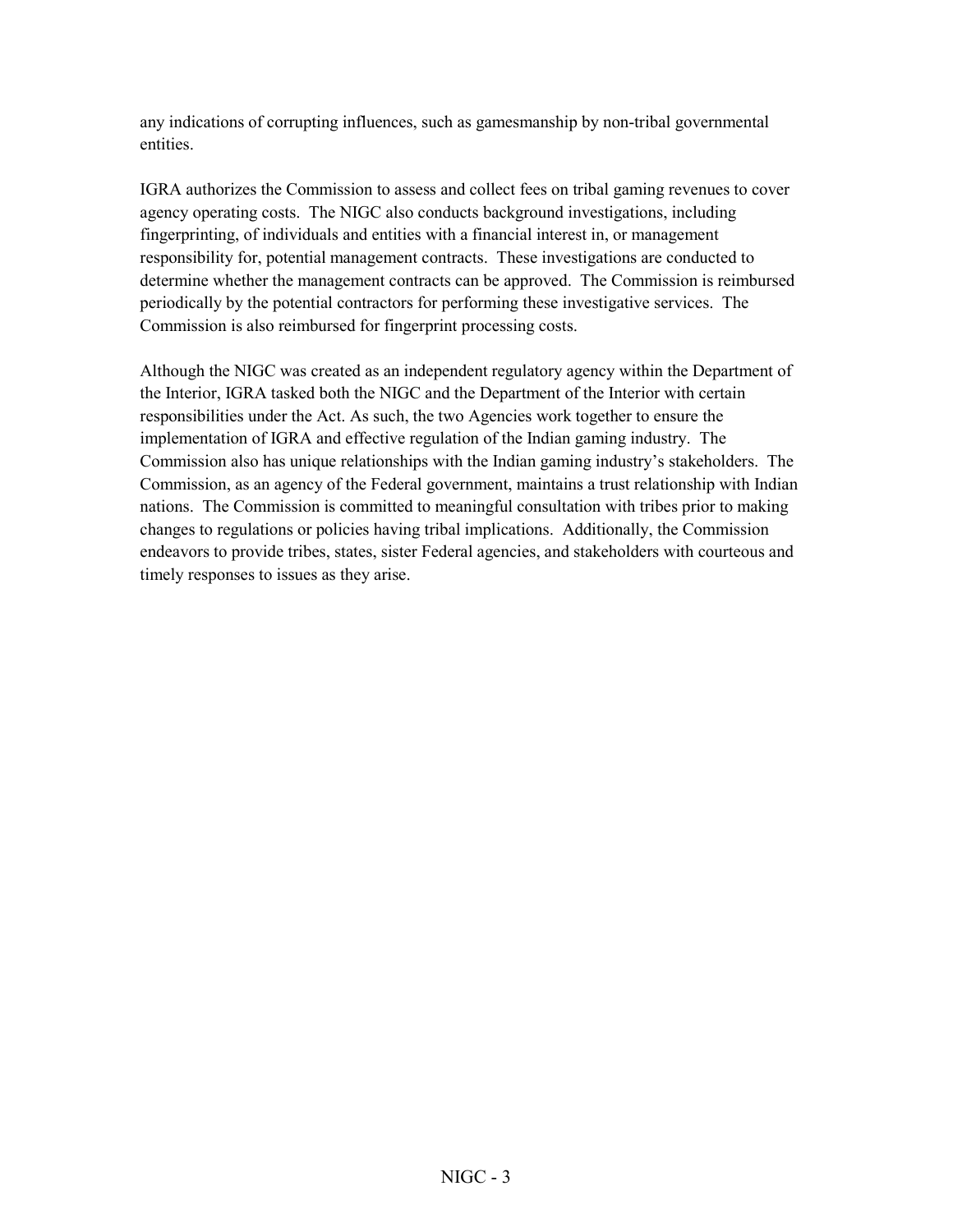#### **The Indian Gaming Regulatory Act (IGRA) of 1988**

<span id="page-6-0"></span>In 1987, the Supreme Court affirmed the inherent sovereign authority of tribes to operate and regulate gaming facilities on Indian lands free from state regulation if the state did not prohibit gaming. *California v. Cabazon Band of Indians*, 480 U.S. 202 (1987). The following year, Congress enacted the Indian Gaming Regulatory Act. Embodied in IGRA was a compromise between state and tribal interests. The drafters "balance[d] the need for sound enforcement of gaming laws and regulations, with a strong Federal interest in preserving the sovereign rights of tribal governments to regulate activities and enforce laws on Indian lands."<sup>[2](#page-6-1)</sup> IGRA fully preserved tribal regulatory authority over Class II gaming without state intervention. However, IGRA gave the states a role in determining the scope and extent of tribal gaming by requiring tribal-state compacts for Class III gaming.

IGRA establishes the jurisdictional framework that governs Indian gaming. IGRA establishes three classes of games with a different regulatory scheme for each.

- Class I gaming is defined as traditional and social Indian gaming for minimal prizes. Regulatory authority over Class I gaming is vested exclusively in tribal governments.
- Class II gaming is defined as the game of chance commonly known as bingo (whether or not electronic, computer, or other technological aids are used in connection therewith) and (if played in the same location) pull-tabs, lotto, punchboards, tip jars, instant bingo and other games similar to bingo. Class II gaming also includes non-banked card games. IGRA specifically excludes slot machines or electronic facsimiles of any game of chance from the definition of Class II games. Tribes retain their authority to conduct, license and regulate Class II gaming as long as the state in which the tribe is located permits such gaming for any purpose, and the tribal government adopts a gaming ordinance approved by the Commission. Tribal governments are responsible for regulating Class II gaming, with Commission oversight.
- Class III is defined as all forms of gaming that are neither Class I nor Class II. Games commonly played in casinos, such as slot machines, blackjack, craps, and roulette, fall in the Class III category. Class III gaming is often referred to as full-scale casino-style gaming. As a compromise among tribal, state and Federal interests, IGRA restricts tribal authority to conduct Class III gaming. Before a tribe may lawfully conduct Class III gaming, the following conditions must be met: (1) the facility must be located in a State that permits such gaming for any purpose by any person, organization or entity; (2) the tribe and the state must have negotiated a compact that has been approved by the Secretary of the Interior, or the Secretary must have approved regulatory procedures; and (3) the tribe must have adopted a tribal gaming ordinance that has been approved by the Chair of the Commission. State and tribal governments are primarily responsible for regulating Class III gaming.

<span id="page-6-1"></span> $\overline{a}$ <sup>2</sup> 134 Cong. Rec. S12649 (daily ed. Sept. 15, 1988).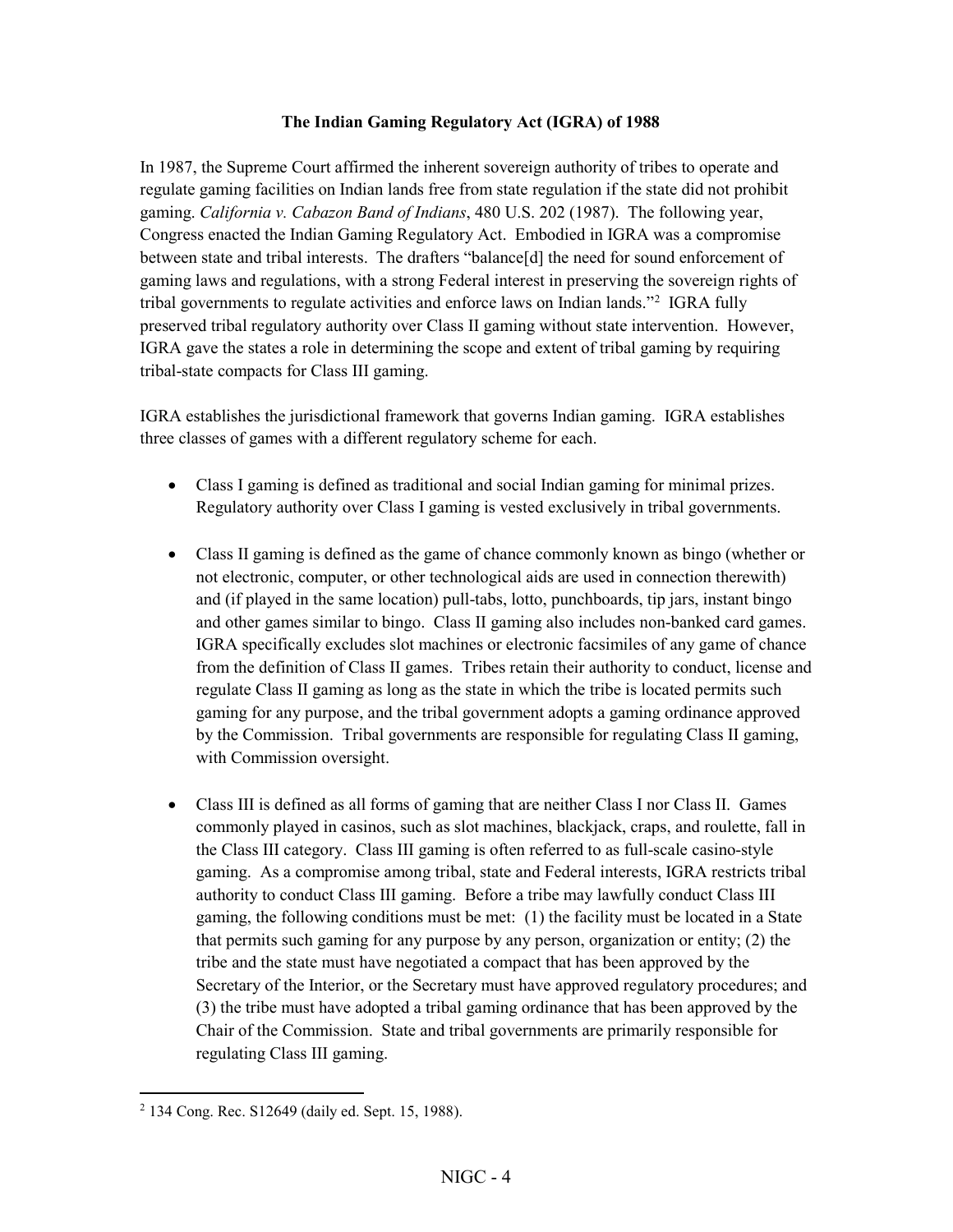<span id="page-7-0"></span>Although Congress clearly intended states to address Class III regulatory issues in tribal-state compacts, IGRA did not make this mandatory, and many states accordingly rely upon continued tribal and Federal oversight by the NIGC to address their regulatory concerns regarding Class III tribal gaming under IGRA. Additionally, IGRA tasks the NIGC with a number of specific regulatory functions, such as: approving tribal ordinances for Class II and Class III gaming; approving management contracts; promulgating and implementing regulations; and ensuring tribes and management contractors comply with IGRA and Commission rules and regulations. Accordingly, the Commission plays a key role in the oversight and regulation of both Class II and Class III gaming.

#### **Commission Structure**

The Commission is composed of a Chair, appointed by the President and confirmed by the Senate, and two Associate Commissioners appointed by the Secretary of the Interior after a public notice and comment period. The Commission selects a Vice Chair by majority vote. IGRA established the NIGC as a bipartisan agency, permitting only two of the three Commissioners to be from the same political party. In addition, at least two members of the Commission must be enrolled tribal members. The NIGC's organizational structure is composed of two main branches, the Office of General Counsel which handles legal affairs, and the Office of the Chief of Staff, which manages day-to-day activities and includes the Division of Compliance, Division of Finance, Division of Public Affairs, and the Division of Technology.

The Commission provides Federal oversight to approximately 527 tribally owned, operated or licensed gaming establishments operating in 29 states. The Commission maintains its headquarters in Washington, DC, and has eight regional offices and one satellite office. The Commission had a combined staff of 114 full-time employees as of the end of 2020. Approximately half of the Commission staff is assigned to headquarters in Washington, DC, with the remaining staff assigned to regional offices located in Portland, Oregon; Sacramento, California; Phoenix, Arizona; St. Paul, Minnesota; Rapid City, South Dakota; Tulsa, Oklahoma; Washington, DC; and Oklahoma City, Oklahoma; and a satellite office in Temecula, California.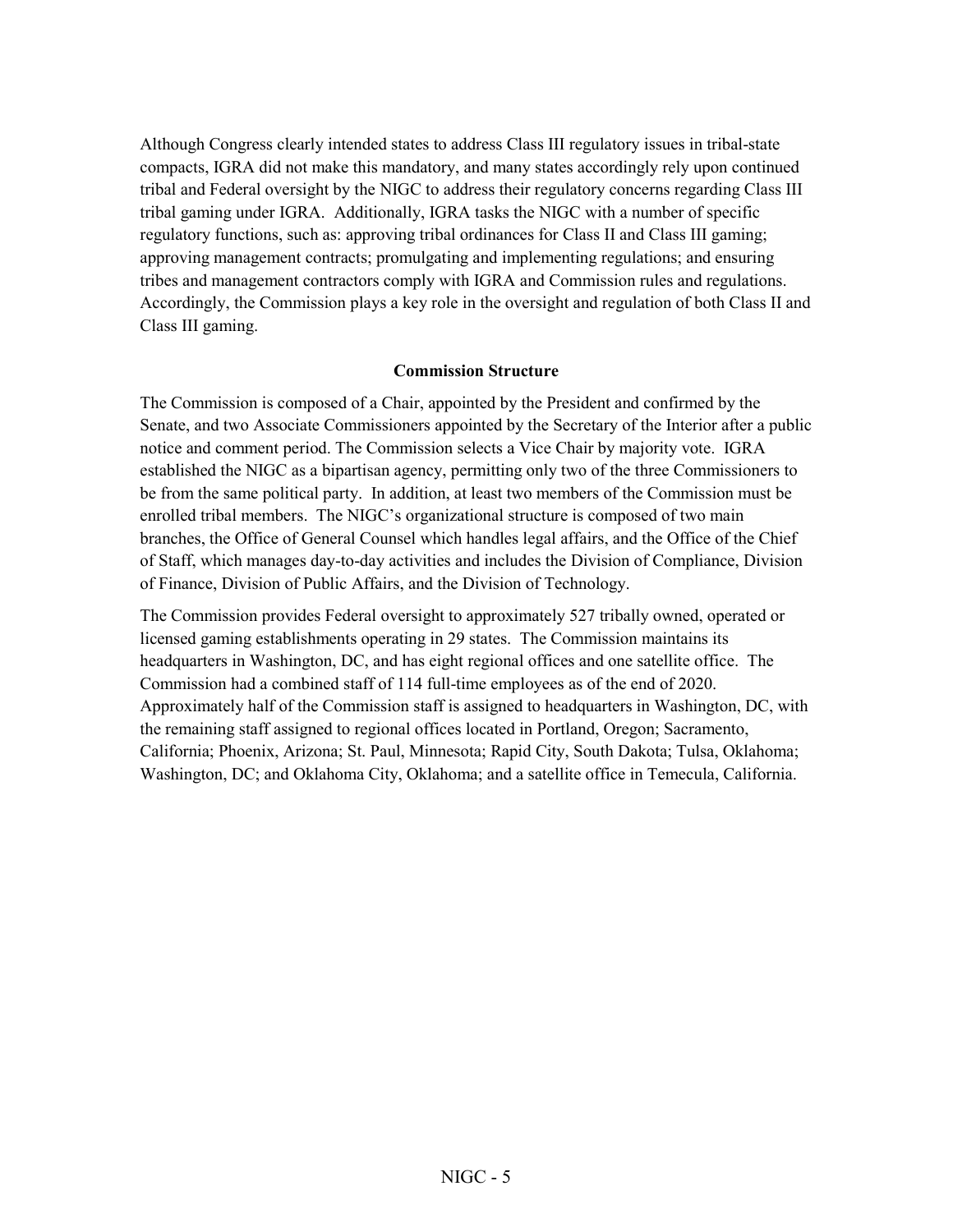<span id="page-8-0"></span>

Current as of 12/09/2020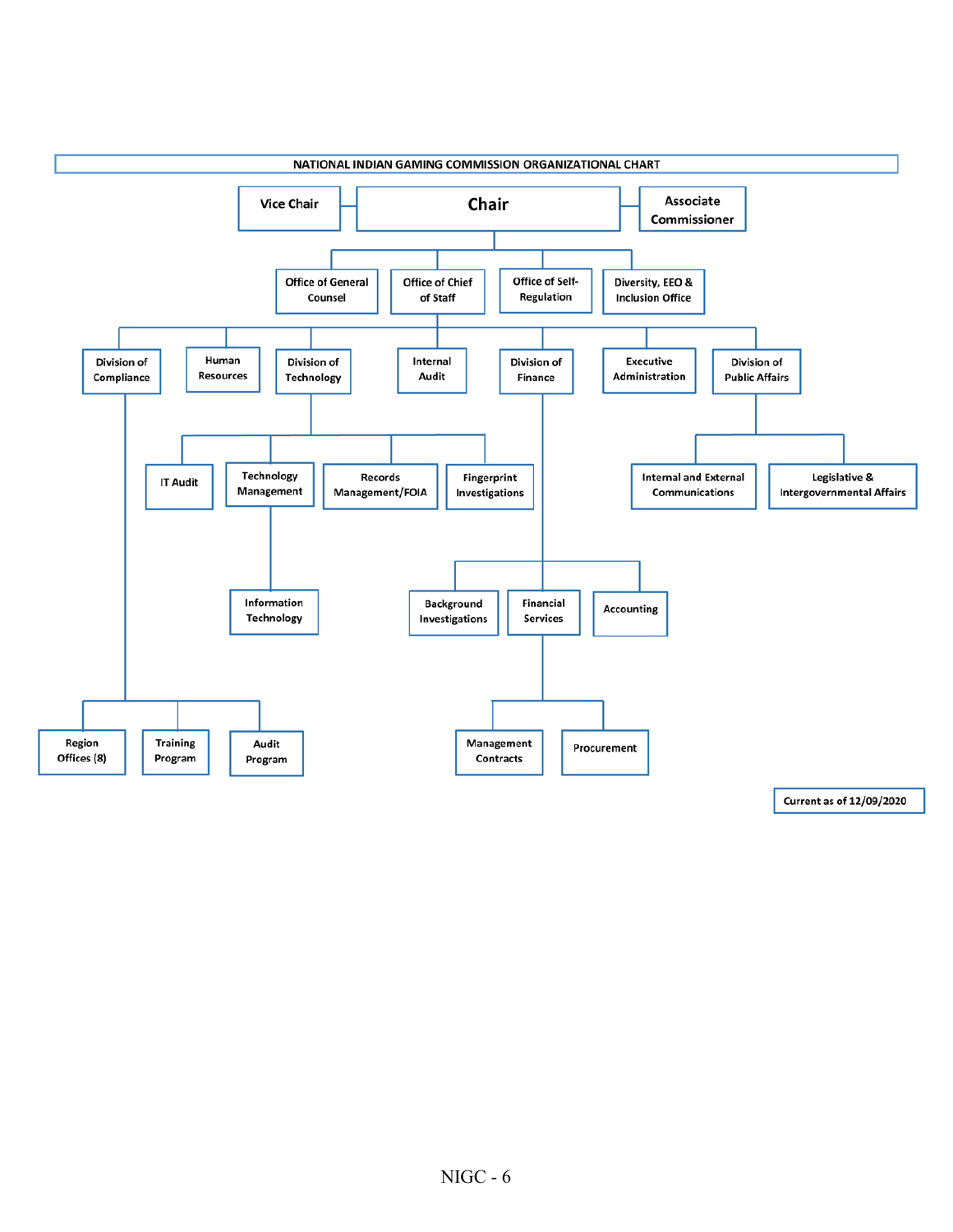#### **National Indian Gaming Commission Regions**



| <b>Regional Office</b> | Areas Served                                                                       |
|------------------------|------------------------------------------------------------------------------------|
| Portland               | Alaska, Washington, Oregon and Idaho                                               |
| Sacramento             | California, and northern Nevada                                                    |
| Phoenix                | Arizona, New Mexico, Colorado, and southern Nevada                                 |
| St. Paul               | Nebraska, Minnesota, Iowa, Wisconsin, Michigan and Indiana                         |
| <b>Rapid City</b>      | Montana, Wyoming, North Dakota and South Dakota                                    |
| Tulsa                  | Kansas and eastern Oklahoma                                                        |
| Oklahoma City          | Texas and western Oklahoma                                                         |
| Washington, DC         | Louisiana, Mississippi, Alabama, Florida, North Carolina, New York and Connecticut |

The Commission administratively established the locations of its field offices not to reflect the distribution of gaming activity or market considerations but to improve the level and quality of services it provides to tribes, and to enhance its ability to communicate, collaborate, and interact with tribes located within each office's geographic region. The field offices are vital to carrying out the statutory responsibilities of the Commission. By having auditors and compliance officers close to tribal gaming facilities, the Commission seeks to facilitate compliance with the Act and foster better relationships with tribal leaders, officials and regulatory personnel. In addition to auditing and investigative activities, the field staff provides technical assistance and training to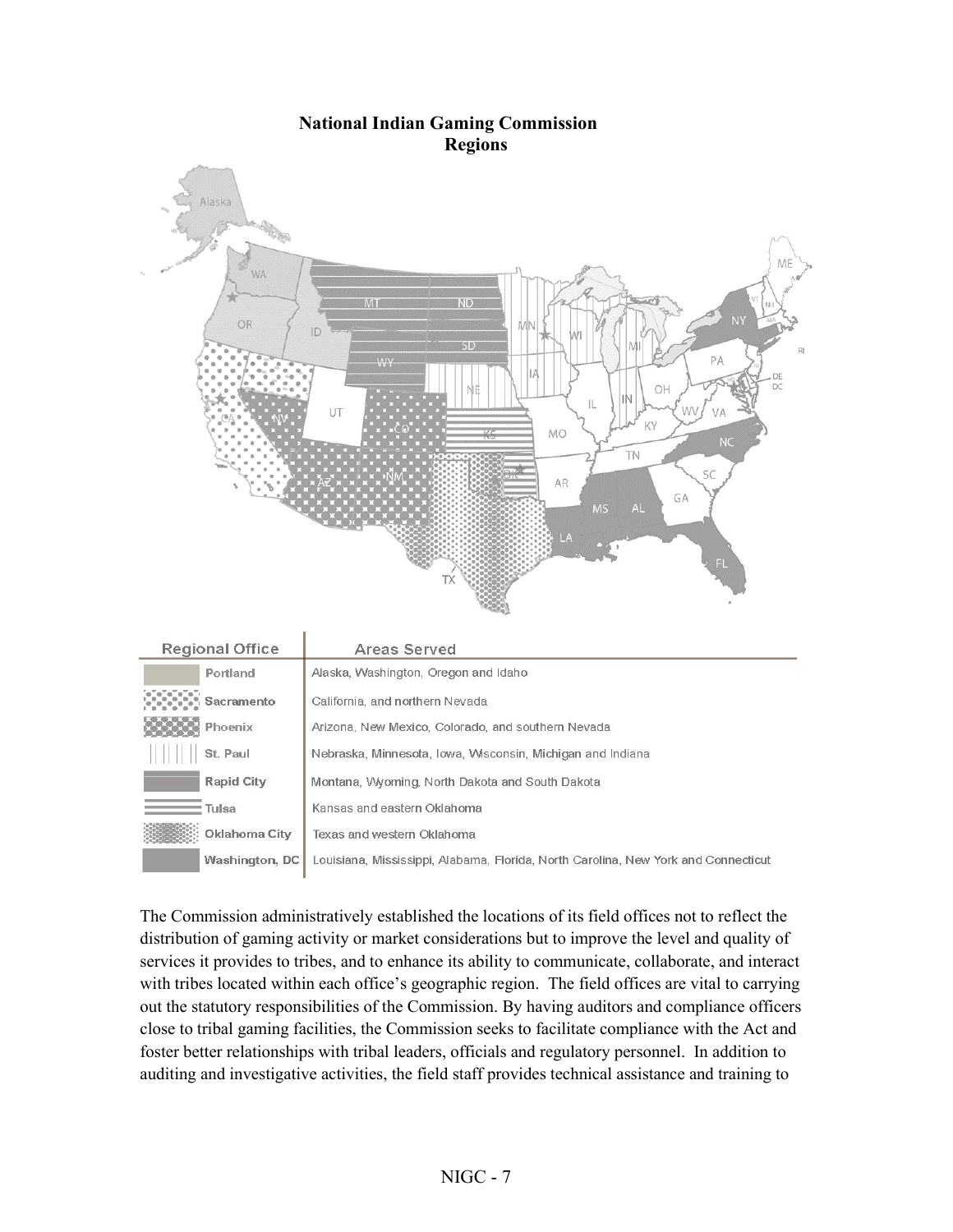<span id="page-10-0"></span>promote a better understanding of gaming controls within the regulated industry, and to enhance cooperation and compliance to ensure the integrity of gaming operations.

#### **Budget Priorities**

The Commission will continue its positive trend of improving services to tribal governments and tribal gaming commissions while finding a stable balance in its fee rate collections. Technology in the gaming industry continues to evolve, resulting in both greater efficiencies and new challenges. In order to keep pace with changes in technology, financial resources will be directed to providing technical training to the Commission staff and updating technology platforms. In addition, the agency will continue to provide up-to-date technical training to tribal gaming operators and regulators to assure their ability to regulate and safeguard the integrity of Indian gaming. Strategic flexibility will ensure that adequate resources are available to meet the growing needs for technical assistance and training in Indian gaming enterprises large and small.

#### **Background**

Prior to 1997, the Commission was legislatively prohibited from collecting fees in excess of \$1.5 million annually. The 1998 Interior Appropriations Act (P.L. 105-83) expanded the fee base to include Class III (casino style) gaming and raised the limitation on annual fee collections to \$8 million. In the 2003, 2004, 2005, and 2006 Interior Appropriations Acts, the Congress enacted a general provision raising this limitation to \$12 million for fiscal years 2004, 2005, 2006, and 2007 respectively. On May 12, 2006, Congress enacted the Native American Technical Corrections Act of 2006 (P.L. 109-221) providing a new limit to the fees of no more than 0.080 percent of the gross gaming revenues of all gaming operations.<sup>[3](#page-10-1)</sup>

This amendment allowed the Commission to maintain a fee collection level in proportion to the size of the industry it oversees. With fees now capped at 0.080 percent of the industry's gross revenue, the Commission's funding expands or contracts in proportion to the growth or contraction of the Indian gaming industry. The Commission historically has worked to maintain a fee rate well below the statutory limit, but due to the pandemic, it may be necessary to utilize the full limit in FY 2022.

Another legislative change included in Public Law 109-221 was the requirement that the Commission, like other Federal agencies, be subject to the Government Performance and Results Act of 1993 (GPRA), and that any plan instituted in compliance with GPRA include technical assistance to tribal gaming operations.<sup>[4](#page-10-2)</sup> In accordance with this mandate, the NIGC submitted its GPRA Strategic Plan for Fiscal Years 2018 to 2022 to Congress and the Office of Management and Budget (OMB). The NIGC strategic plan is posted on the NIGC website at: [https://www.nigc.gov/commission/strategic-plan.](https://www.nigc.gov/commission/strategic-plan)

 $\overline{a}$  $3$  25 U.S.C. 2717(a)(2)(B).

<span id="page-10-2"></span><span id="page-10-1"></span> $4$  25 U.S.C. 2706(d)(1)-(2).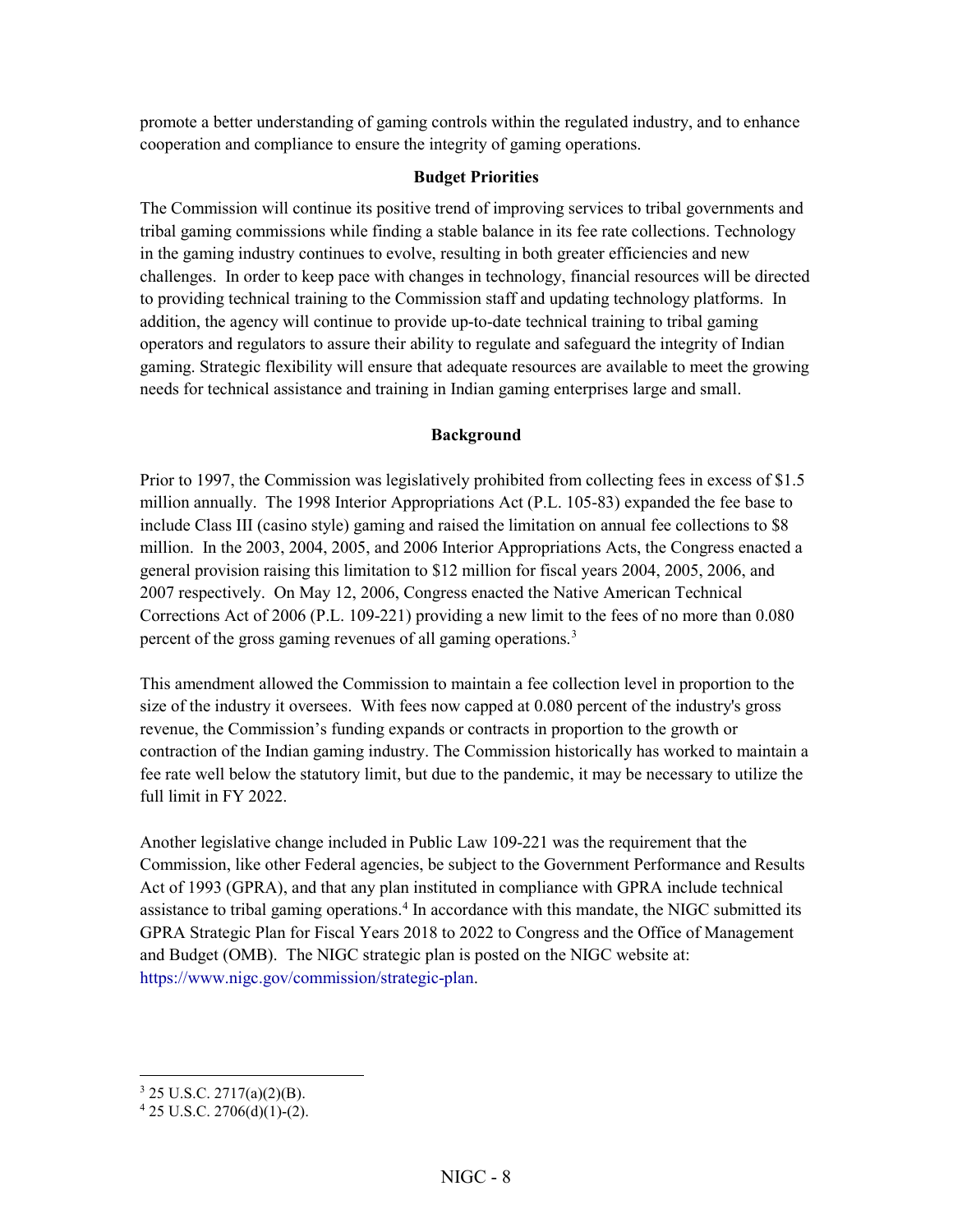#### **Annual Fees for Operations**

<span id="page-11-0"></span>The Commission assesses annual fees on tribal gaming revenues in accordance with procedures set forth in 25 C.F.R. Part 514. On January 22, 2018, the Commission published changes to the fees regulations in the Federal Register (83 FR 2903). The new regulations became effective on February 21, 2018. The new regulations are intended to improve the efficiency of the Commission's fee rate analysis and publication process, coincide the fee rate announcement with the annual release of the Gross Gaming Revenue numbers and the completion of the Commission's budget for the upcoming year, and mitigate the confusion that may arise from changing the fee rate twice a year. Under the prior regulations published in 2012, the Commission adopted a preliminary fee rate by March 1 and a final fee rate by June 1 of every year. The new regulations simplify this process by providing that the Commission will adopt a final fee rate no later than November 1 of each year. The new regulations also define the fiscal year used in calculating the annual fee so that one fee rate is applied consistently to a gaming operation's assessable gross revenues for one fiscal year. Finally, among other clarifying revisions to the fee regulations, the rule describes the fees and statements required of gaming operations that cease operations. The fee rate must be sufficient to generate income to fund the annual operation of the Commission, and to maintain a transition balance for the upcoming year's operation. Each gaming operation within the jurisdiction of the Commission must self-administer the provisions of 25 C.F.R. Part 514, and report and pay any fees that are due to the Commission quarterly.

Maintenance of the transition balance is essential to the fiscal integrity of the Commission because the unique statutory provisions governing the Commission's funding subject it to significant cash flow variations. Unlike other Federal agencies, the Commission's authorizing legislation does not provide for full funding at the beginning of each fiscal year. Instead, the Commission receives quarterly payments equal to one fourth of each gaming operation's reported annual fee assessment. The carryover transition balance is necessary to cover the first and second quarter of operation until the fees are actually received and credited to the operating account. For example, fees collected on or before the December 31, 2021 due date will provide the operational capital for the first three months of calendar year 2022. The Commission attempts to maintain a transition balance to fund the first two quarters of the new year in order to absorb any cash flow variations that may occur.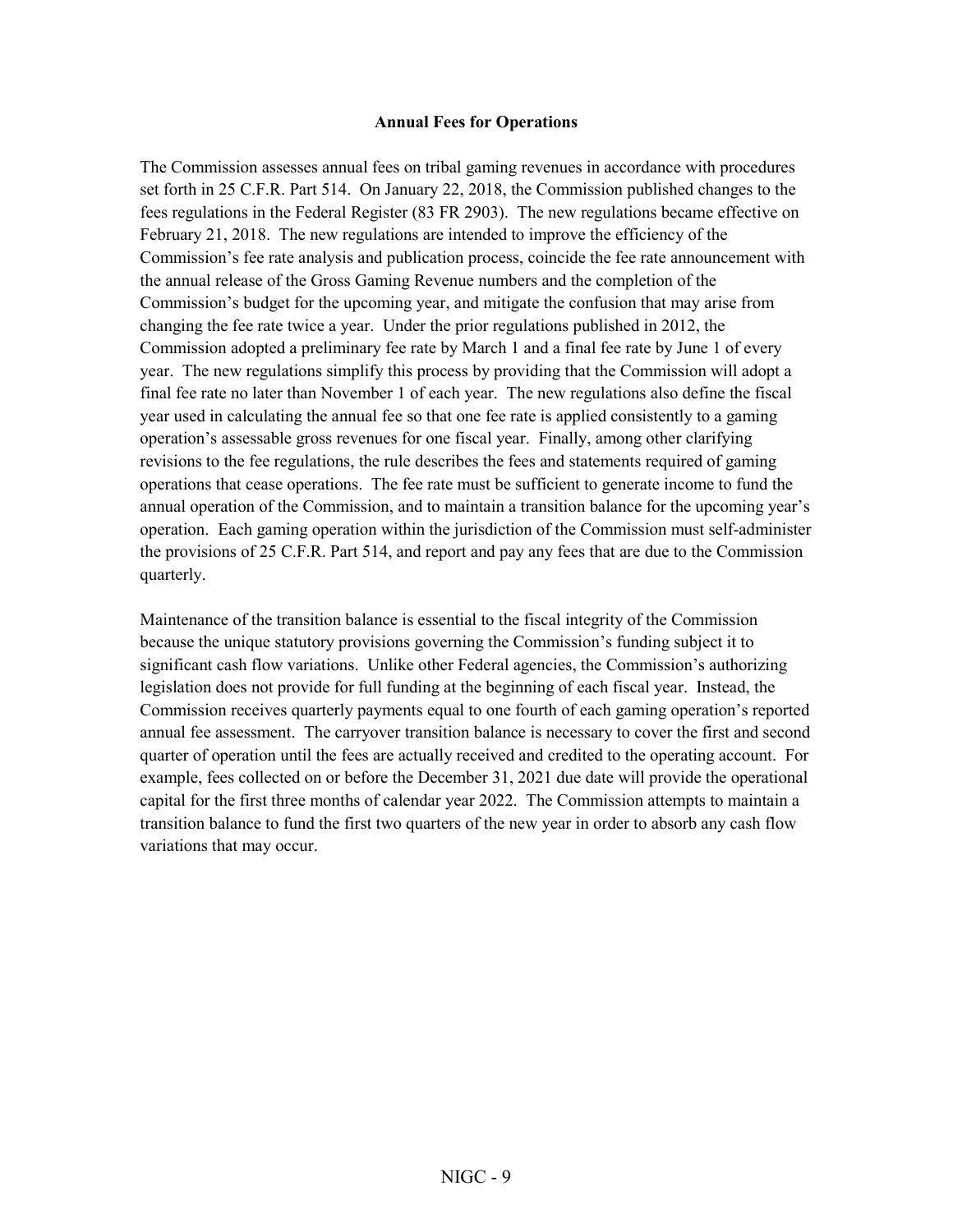#### **DEPARTMENT OF THE INTERIOR NATIONAL INDIAN GAMING COMMISSION**

#### **Narrative Summary Statement**

<span id="page-12-0"></span>The Indian Gaming Regulatory Act (IGRA) established the National Indian Gaming Commission (NIGC) as an independent Federal regulatory agency within the Department of the Interior. The purpose of the IGRA and the NIGC is to support and promote tribal economic development, selfsufficiency and strong tribal governments through the operation of gaming on Indian lands. The Commission collaborates with Tribes to monitor and regulate gaming activities conducted on Indian Lands to ensure that gaming operations are conducted with integrity and that Tribes are the primary beneficiaries of gaming revenues. IGRA authorizes the Commission to assess and collect fees on tribal gaming revenues to cover agency operating costs.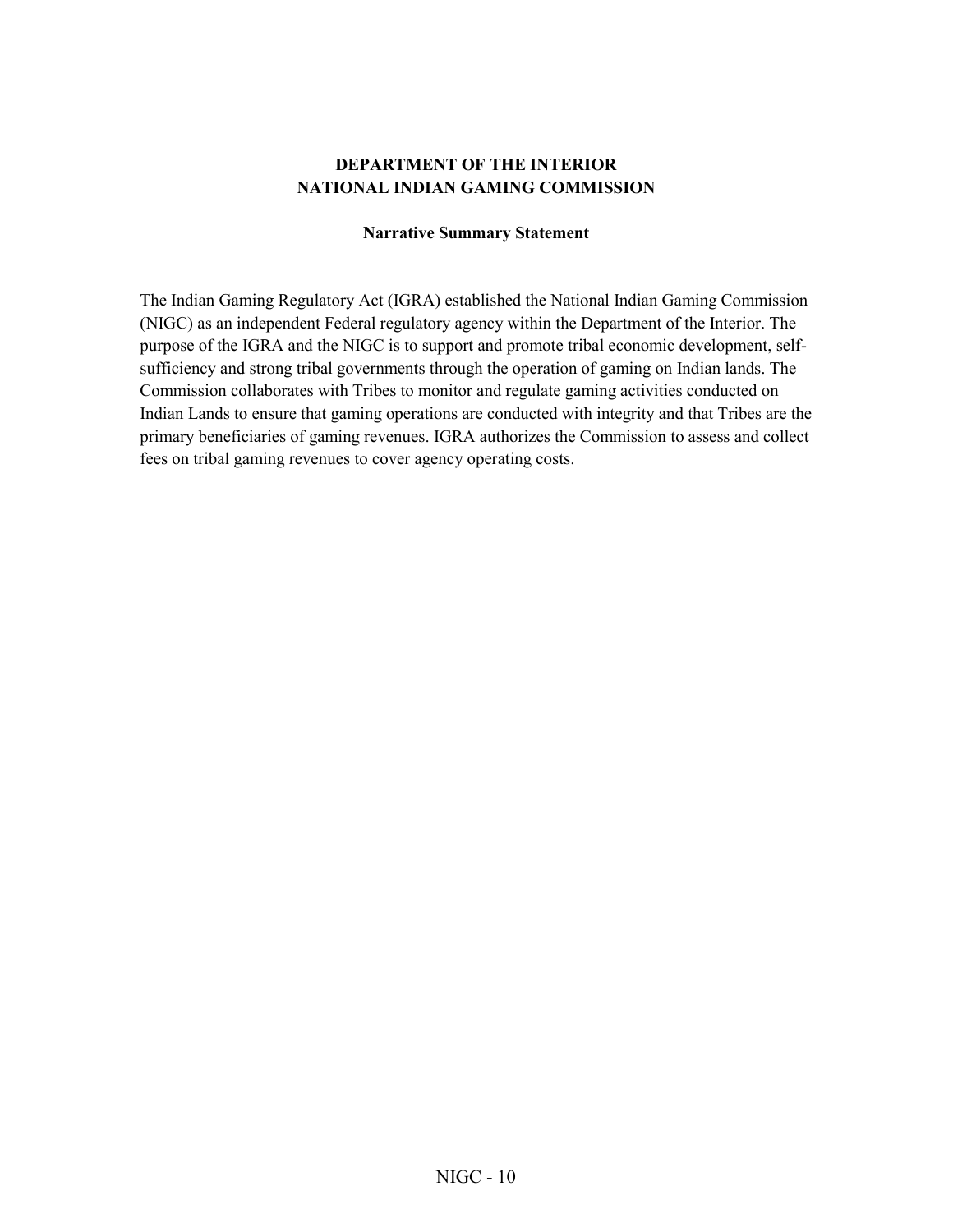#### **Summary of the Fiscal Year 2022 Budget**

<span id="page-13-0"></span>

| <b>NIGC Gaming Activity Fees</b>        | 2020<br>Actual | 2021<br><b>Enacted</b> | 2022<br><b>Request</b> |
|-----------------------------------------|----------------|------------------------|------------------------|
| Permanent Budget Authority (\$ Million) |                |                        |                        |
| $FTEs*$                                 | $-13$          |                        |                        |

\*Total Compensable full-time equivalents

#### **Permanent Appropriation**

The Indian Gaming Regulatory Act, as amended, established the National Indian Gaming Commission to monitor and participate in the regulation of gaming conducted on Indian lands. The NIGC's operational costs are financed through annual assessments of gaming operations regulated by the Commission. Fees are paid quarterly, based on each gaming operation's assessable gross revenue. This system often results in cash flow variations, and therefore a transition balance, derived from prior year funds carried forward to the new fiscal year. A transition balance is essential for continuity of operations. The Commission will continue its consultation with the affected tribes and evaluate their input prior to implementing the proposed budget.

Unlike other Federal agencies funded by the appropriations process each year, the Commission's annual Gaming Activity Fees are determined by the fee rate adopted by November 1<sup>st</sup> each year in accordance with procedures set forth in 25 C.F.R. Part 514. The estimated FY 2022 Gaming Activity Fees of \$17 million reflects the preliminary forecast of the COVID-19 pandemic impact on the gaming industry operating on Indian lands. The Commission continues to analyze the industry's gaming revenue and plans to adopt a new fee rate to finalize the FY 2022 Gaming Activity Fees by November 1, 2021. As part of the Commission's plans for ongoing outreach, the Commission started a new Quarterly Operations Briefing with tribal leaders in FY 2020 to increase tribes' access to information and opportunities to influence and inform the NIGC's planning processes. The Commission will continue its efforts to enhance coordination with tribes during the annual budget planning process as the Commission finalizes its FY 2022 operating budget.

The Commission reduced its original FY 2021 FTE estimate of 135 submitted in last year's Budget Justification to 121 by planning to fill only mission-critical positions in FY 2021. In addition, the NIGC has reduced spending in nearly all functional areas with the exception of capital technological expenditures which are required to meet statutory requirements. During the pandemic, the Commission continued to fulfill its statutory duties and provide necessary services while being mindful of how fees are utilized. Since April 2020, NIGC has taken proactive measures to reduce spending, which include: instituting hiring restrictions for non-statutory required positions, limiting promotion increases for employees, embargoing professional development allowances for employees, canceling the majority of in-person regional training conferences and moving to an all virtual format, and limiting travel and purchase expenditures to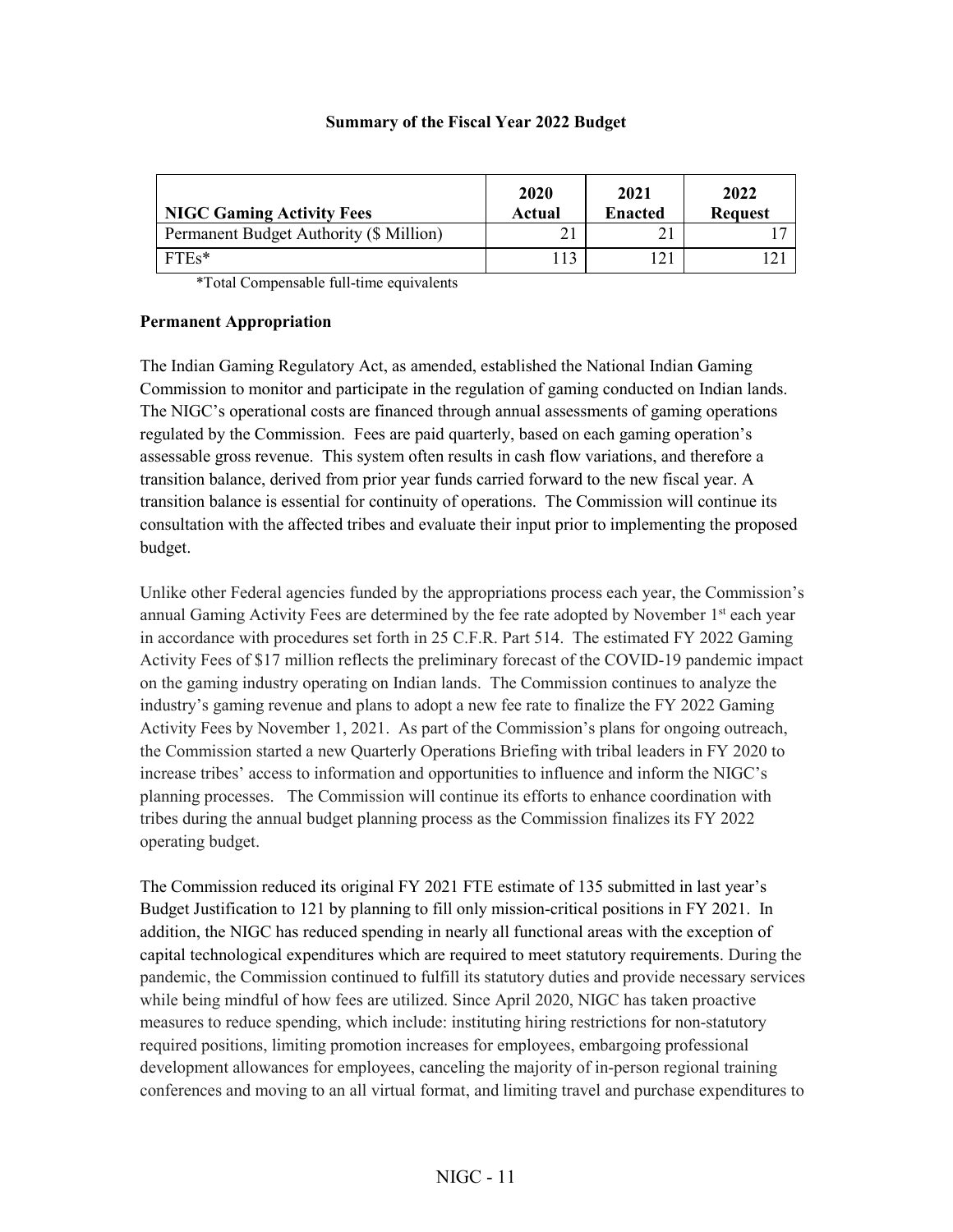<span id="page-14-0"></span>mission critical. However, the considerations around the impact of cost savings have been and continue to be part of the agency's decision making. Those considerations include the impact of cost savings on the NIGC's ability to provide services, maintain public confidence, respond to unique requests during a dynamic and unprecedented shutdown/reopening, and call to monitor and assist tribes with enhancing public health and safety measures. Moreover, ensuring the Commission is appropriately staffed and able to function at the necessary capacity to carry out its statutory requirements will bring additional certainty to the industry and the public at large. For FY 2022, the Commission is dedicated to recruiting and retaining talented employees along with identifying professional development opportunities and competitive salaries. The pandemic has changed the way we have conducted business over the last year, however, the level of activity has increased. NIGC employees have shown great resiliency and dedication to keeping up with the additional demands brought on by the pandemic.

#### **Reimbursable Expenses**

The National Indian Gaming Commission conducts background investigations of individuals and entities with a financial interest in, or management responsibility for, potential management contracts. Tribes may also submit fingerprint cards to the Commission for processing by the Federal Bureau of Investigation and the Commission may charge a fee to process fingerprint cards on behalf of the Tribes. The Commission is reimbursed from the potential contractors to conduct these background investigations and also for fingerprint processing costs.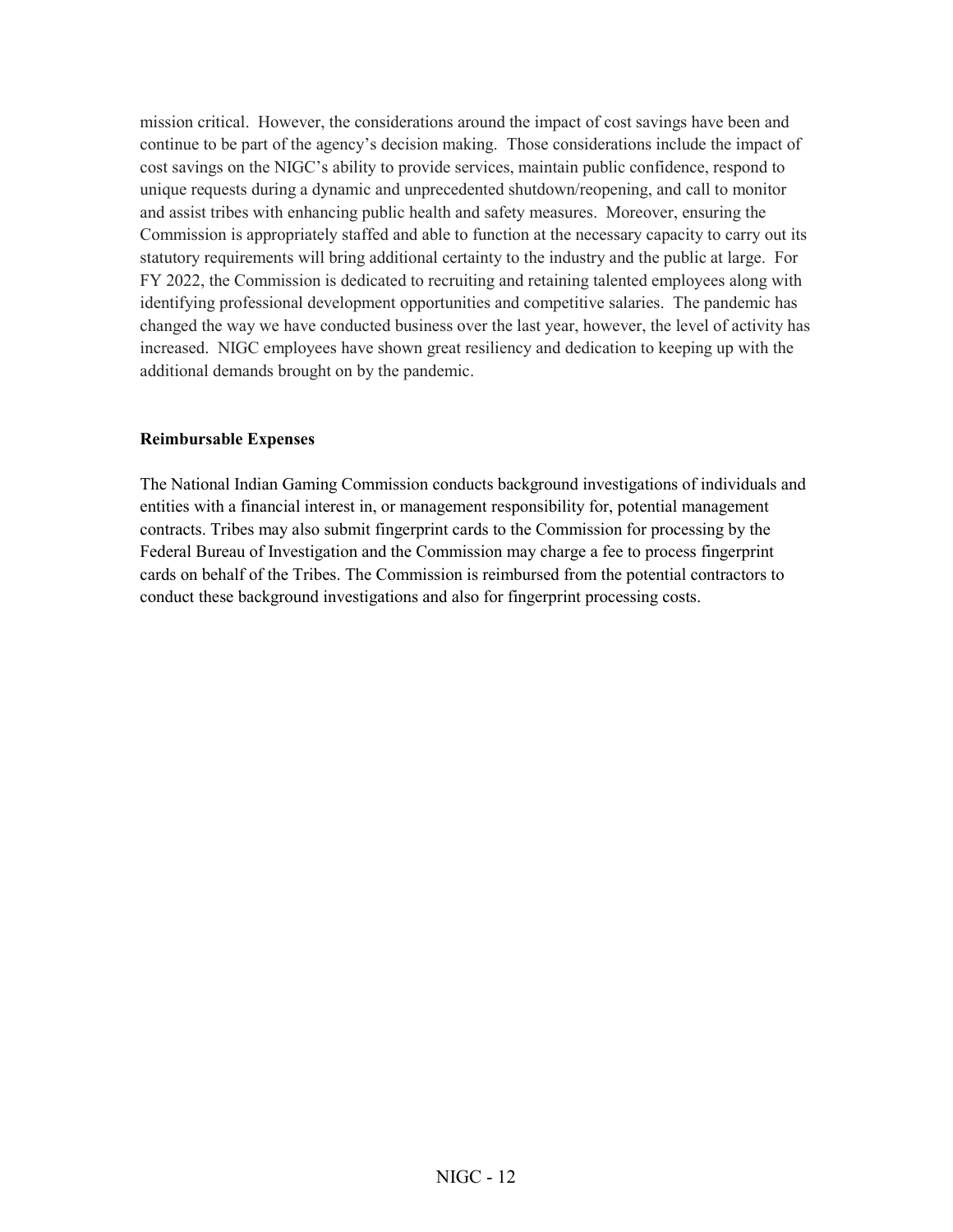#### <span id="page-15-0"></span>**Fee Regulation**

The regulations implementing the legislative provisions governing the collection of fees allow the Commission to collect the statutory maximum allowed by Congress:

#### §514.14 Annual Fees

(a) The total amount of all fees imposed during any fiscal year shall not exceed the statutory maximum imposed by Congress. The Commission shall credit pro-rata any fees collected in excess of this amount against amounts otherwise due.

Additionally, in January 2018, NIGC regulations were amended to specifically address the collection of fees for fingerprint processing:

#### § 514.15 May tribes submit fingerprint cards to the NIGC for processing?

Tribes may submit fingerprint cards to the Commission for processing by the Federal Bureau of Investigation (FBI) and the Commission may charge a fee to process fingerprint cards on behalf of the tribes.

#### § 514.16 How does the Commission adopt the fingerprint processing fee?

(a) The Commission shall review annually the costs involved in processing fingerprint cards and, by a vote of not less than two of its members, shall adopt the fingerprint processing fee no later than November 1st of each year.

(b) The Commission shall publish the fingerprint processing fee in a notice in the Federal Register.

(c) The fingerprint processing fee shall be based on fees charged by the Federal Bureau of Investigation and costs incurred by the Commission. Commission costs include Commission personnel, supplies, equipment costs, and postage to submit the results to the requesting tribe.

#### § 514.17 How are fingerprint processing fees collected by the Commission?

(a) Fees for processing fingerprint cards will be billed monthly to each tribe for cards processed during the prior month. Tribes shall pay the amount billed within forty-five (45) days of the date of the bill.

(b) The Chair may suspend fingerprint card processing for a tribe that has a bill remaining unpaid for more than forty-five (45) days.

(c) Remittances and other communications about fingerprint processing fees shall be sent to the Commission by the methods provided for in the rates of fees notice published in the Federal Register.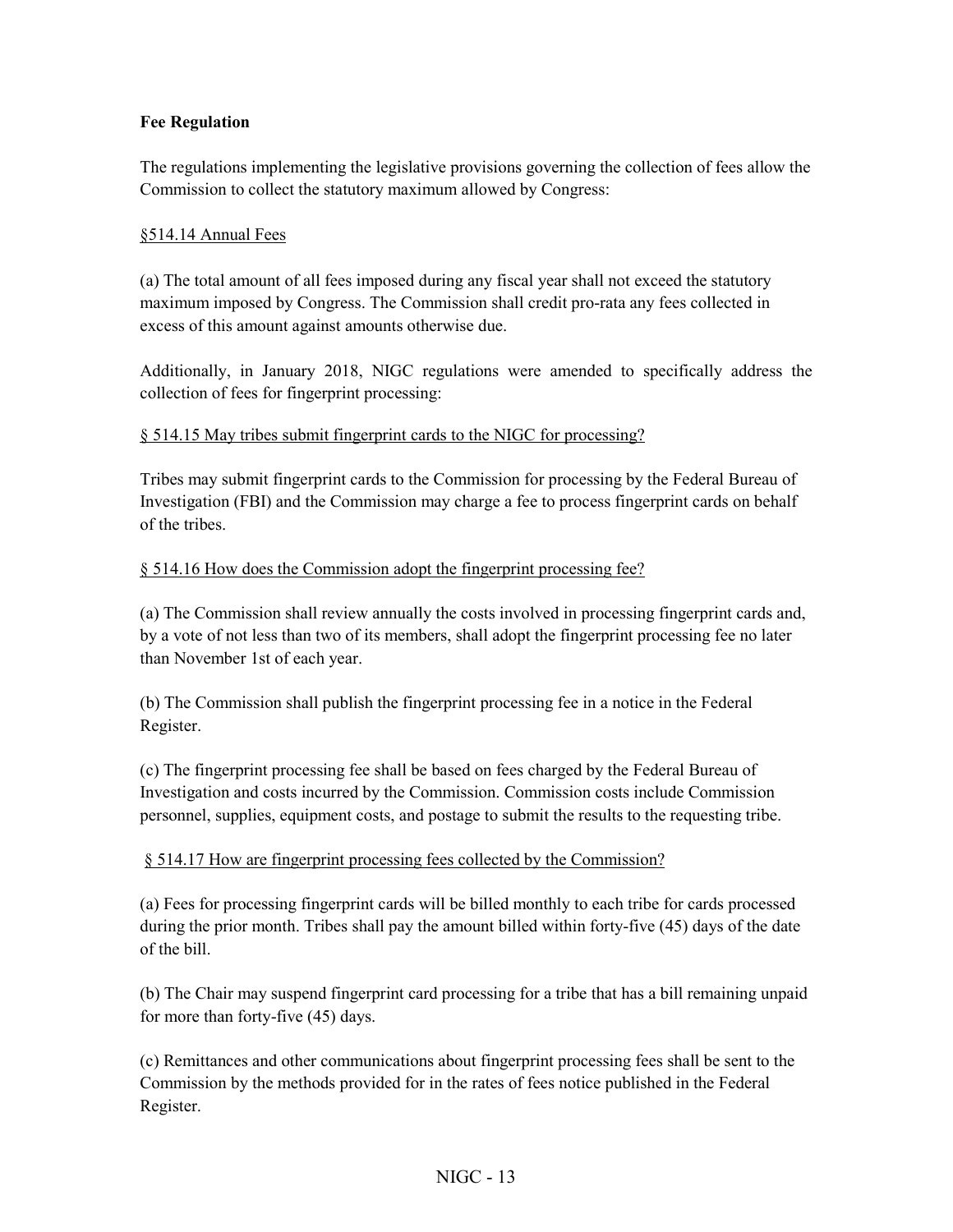#### <span id="page-16-0"></span>**Authorization:**

Indian Gaming Regulatory Act, Public Law 100-497, as amended.

#### **Objectives:**

To regulate and monitor gaming conducted on Indian lands and to protect Indian gaming as a means of generating tribal revenues.

#### **Program Activities:**

The Commission's mission is to work within the framework created by the Indian Gaming Regulatory Act (IGRA) for the regulation of gaming activities conducted by sovereign Indian tribes on Indian lands to fully realize IGRA's goals: (1) promoting tribal economic development, self-sufficiency and strong tribal governments; (2) maintaining the integrity of the Indian gaming industry; and (3) ensuring that tribes are the primary beneficiaries of their gaming activities. To effect these goals, the Commission is authorized to carry out training and technical assistance; conduct investigations; undertake enforcement actions, including the issuance of notices of violation, assessment of civil fines, and issuance of closure orders; approve management contracts; and issue such regulations as necessary to meet its responsibilities under the Act.

The Act grants broad authority to the Commission and provides authority to the Chair to:

- $\bullet$  issue temporary closure orders<sup>[5](#page-16-1)</sup>
- levy civil fines, of up to \$54,157 per violation per day, against a tribe, management contractor, or individual operator for violation of the Act, the regulations or a tribal gaming ordinance<sup>[6](#page-16-2)</sup>
- approve tribal gaming ordinances<sup>[7](#page-16-3)</sup>
- approve gaming management contracts<sup>[8](#page-16-4)</sup>
- appoint and supervise staff<sup>[9](#page-16-5)</sup>

The Commission as a whole is empowered to:

- monitor gaming activities $10$
- inspect gaming premises $11$

<span id="page-16-1"></span><sup>5</sup> 25 U.S.C. 2705(a)(1).

<span id="page-16-2"></span> $6$  25 U.S.C. § 2705(a)(2). Pursuant to the Federal Civil Penalties Inflation Adjustment Act Improvements Act of 2015 (Sec. 701 of P. L. 114-74), the original civil penalty amount of \$25,000 is adjusted annually.  $7$  25 U.S.C. § 2705(a)(3).

<span id="page-16-4"></span><span id="page-16-3"></span><sup>8</sup> 25 U.S.C. § 2705(a)(4).

<span id="page-16-5"></span><sup>9</sup> 25 U.S.C. § 2707.

 $10$  25 U.S.C. § 2706(b)(1).

<span id="page-16-7"></span><span id="page-16-6"></span> $11$  25 U.S.C. § 2706(b)(2).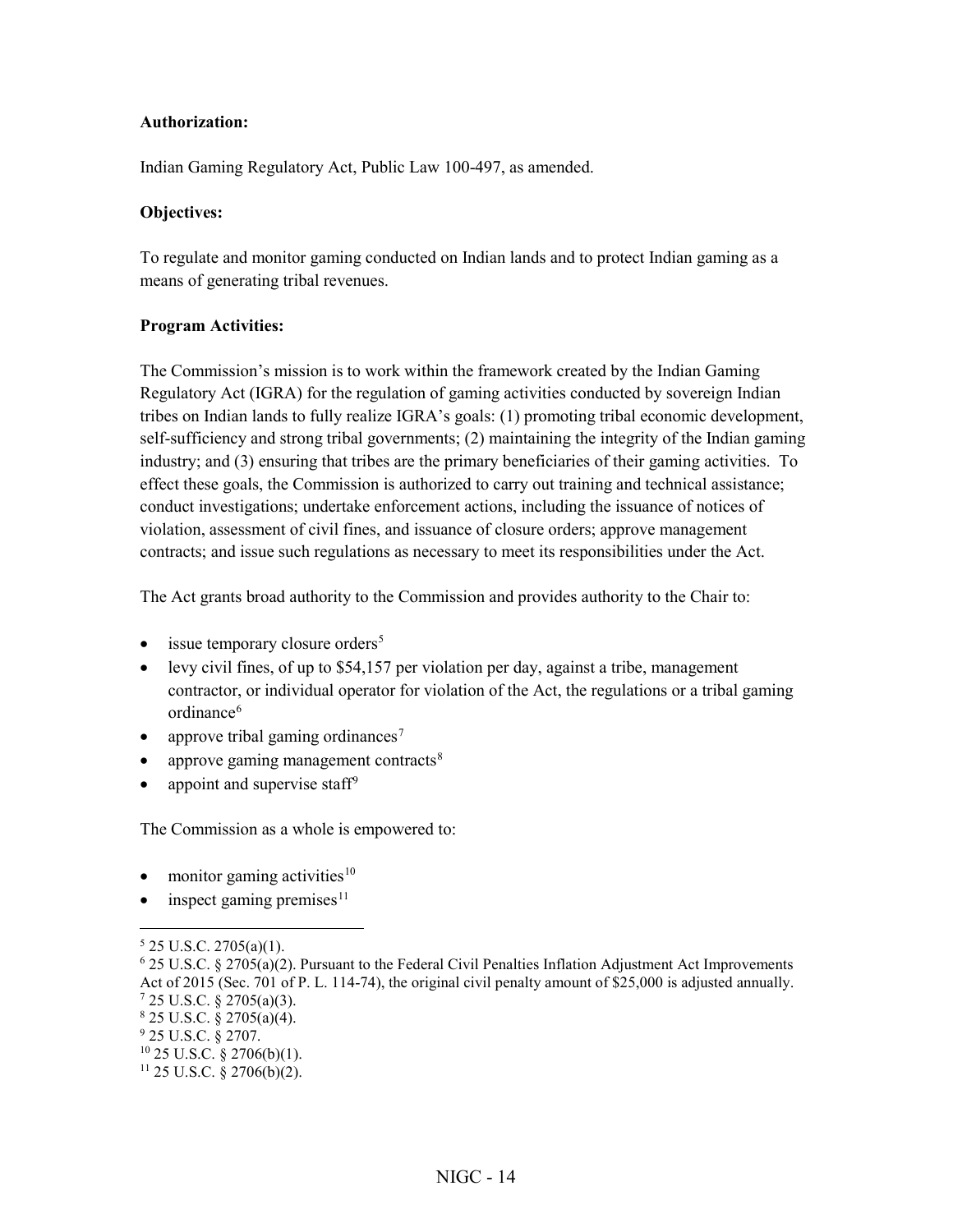- conduct background investigations $12$
- inspect records relating to gaming<sup>[13](#page-17-1)</sup>
- approve the annual budget $14$
- $\bullet$  adopt regulations for the assessment and collection of civil fines<sup>[15](#page-17-3)</sup>
- adopt a schedule of annual fees $16$
- $\bullet$  issue permanent closure orders<sup>17</sup>
- adopt regulations as deemed appropriate to implement the provisions of IGRA<sup>[18](#page-17-6)</sup>
- $\bullet$  issue subpoena and conduct depositions<sup>[19](#page-17-7)</sup>
- issue and rescind certificates of self-regulation<sup>[20](#page-17-8)</sup>

In carrying out its responsibilities, the Commission also:

- maintains and enhances relationships with other Federal agencies and partner governments
- provides education, training and technical assistance regarding applicable statutory and regulatory requirements
- assists tribes with background investigations and fingerprint processing
- $\bullet$  receives and processes appeals<sup>[21](#page-17-9)</sup>
- conducts formal and informal hearings
- consults with Indian tribes
- engages with states and the regulated community
- defends against lawsuits challenging the Commission's actions
- issues advice and guidance through bulletins, advisory opinions and other publications
- provides audits and other evaluative services

 $\overline{a}$ 

- <span id="page-17-2"></span><sup>14</sup> 25 U.S.C. § 2706(a)(1).
- <span id="page-17-3"></span><sup>15</sup> 25 U.S.C. § 2706(a)(2).
- <span id="page-17-4"></span><sup>16</sup> 25 U.S.C. § 2706(a)(3).
- <span id="page-17-5"></span><sup>17</sup> 25 U.S.C. § 2706(a)(5).
- <span id="page-17-6"></span><sup>18</sup> 25 U.S.C. § 2706(b)(10).
- <span id="page-17-7"></span><sup>19</sup> 25 U.S.C. § 2715.
- <span id="page-17-8"></span> $20$  25 U.S.C. § 2710(c).
- <span id="page-17-9"></span><sup>21</sup> 25 U.S.C. §§ 2705(a), 2706(a)(5), 2713(a)(2).

 $12$  25 U.S.C. § 2706(b)(3).

<span id="page-17-1"></span><span id="page-17-0"></span> $13$  25 U.S.C. § 2706(b)(4).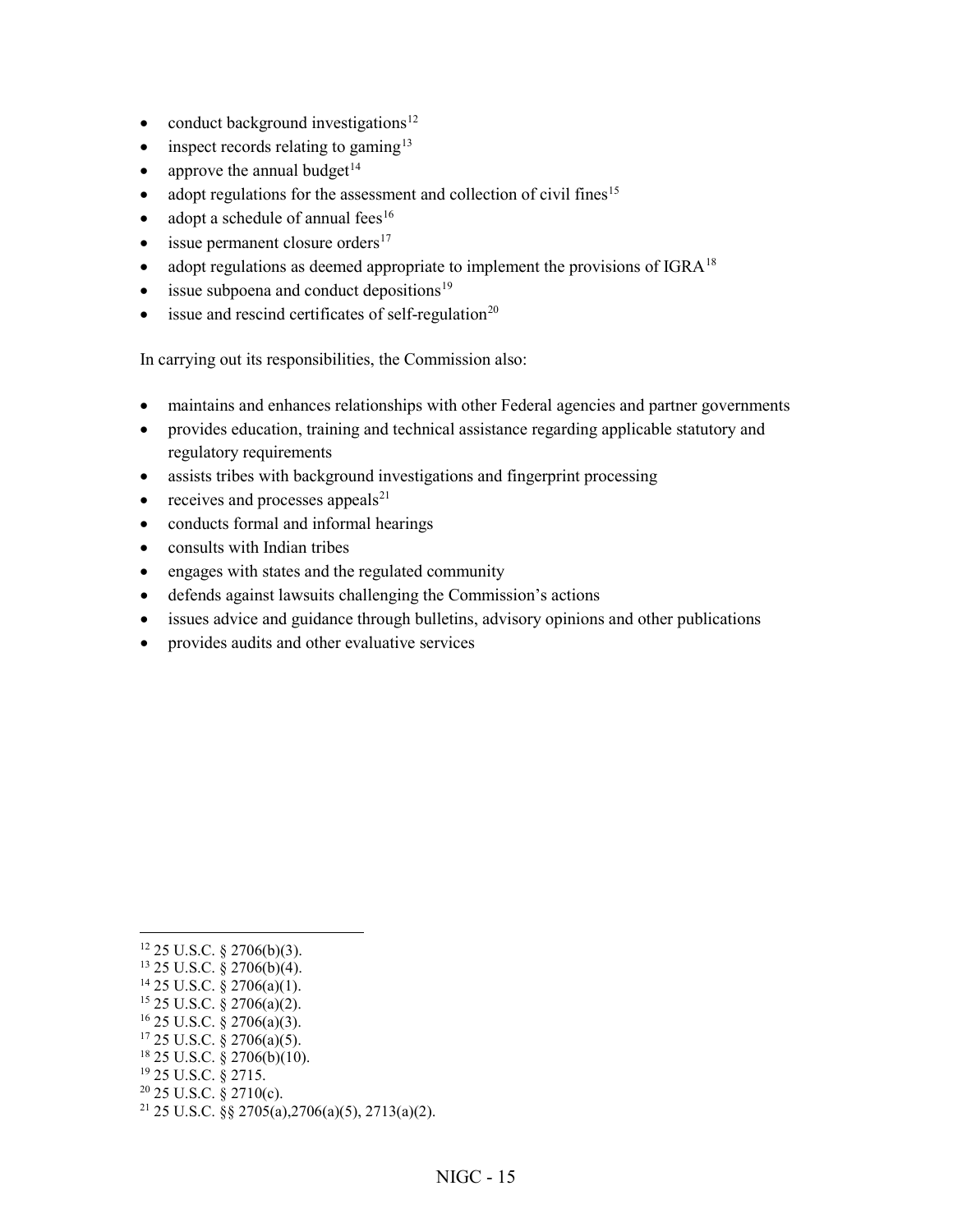<span id="page-18-0"></span>

| <b>Employee Count by Grade</b>         | 2020           | 2021              | 2022            |
|----------------------------------------|----------------|-------------------|-----------------|
|                                        | <b>Actuals</b> | <b>Estimate</b>   | <b>Estimate</b> |
|                                        | 2              | 2                 | 2               |
|                                        | $\theta$       | $\theta$          | $\theta$        |
|                                        | $\mathbf{2}$   | $\overline{2}$    | $\mathbf{2}$    |
|                                        | $\theta$       | 1                 | 1               |
|                                        | $\theta$       | $\Omega$          | $\Omega$        |
|                                        | $\mathbf{0}$   | $\mathbf{1}$      | 1               |
|                                        | 17             | 16                | 16              |
|                                        | 19             | 23                | 23              |
|                                        | 51             | 53                | 53              |
|                                        | 10             | 10                | 10              |
|                                        | 3              | 4                 | 4               |
|                                        | 1              | 1                 | 1               |
|                                        |                | 1                 |                 |
|                                        | $\theta$       | $_{0}$            | $\mathbf{0}$    |
|                                        | 10             | 10                | 10              |
|                                        | $\Omega$       | 0                 | 0               |
|                                        | $\theta$       | 0                 | $\Omega$        |
|                                        | $\theta$       | $\theta$          | $\theta$        |
|                                        | $\theta$       | 0                 | $\theta$        |
|                                        | $\theta$       | $\mathbf{\Omega}$ | $\Omega$        |
|                                        | 0              | $\mathbf{\Omega}$ | $\mathbf{0}$    |
|                                        | 112            | 118               | 118             |
| Other Pay Schedule Systems             | $\theta$       | $\theta$          | $\theta$        |
| Total employment (actuals & estimates) | 114            | 121               | 121             |

## **National Indian Gaming Commission**

**Employee Count by Grade**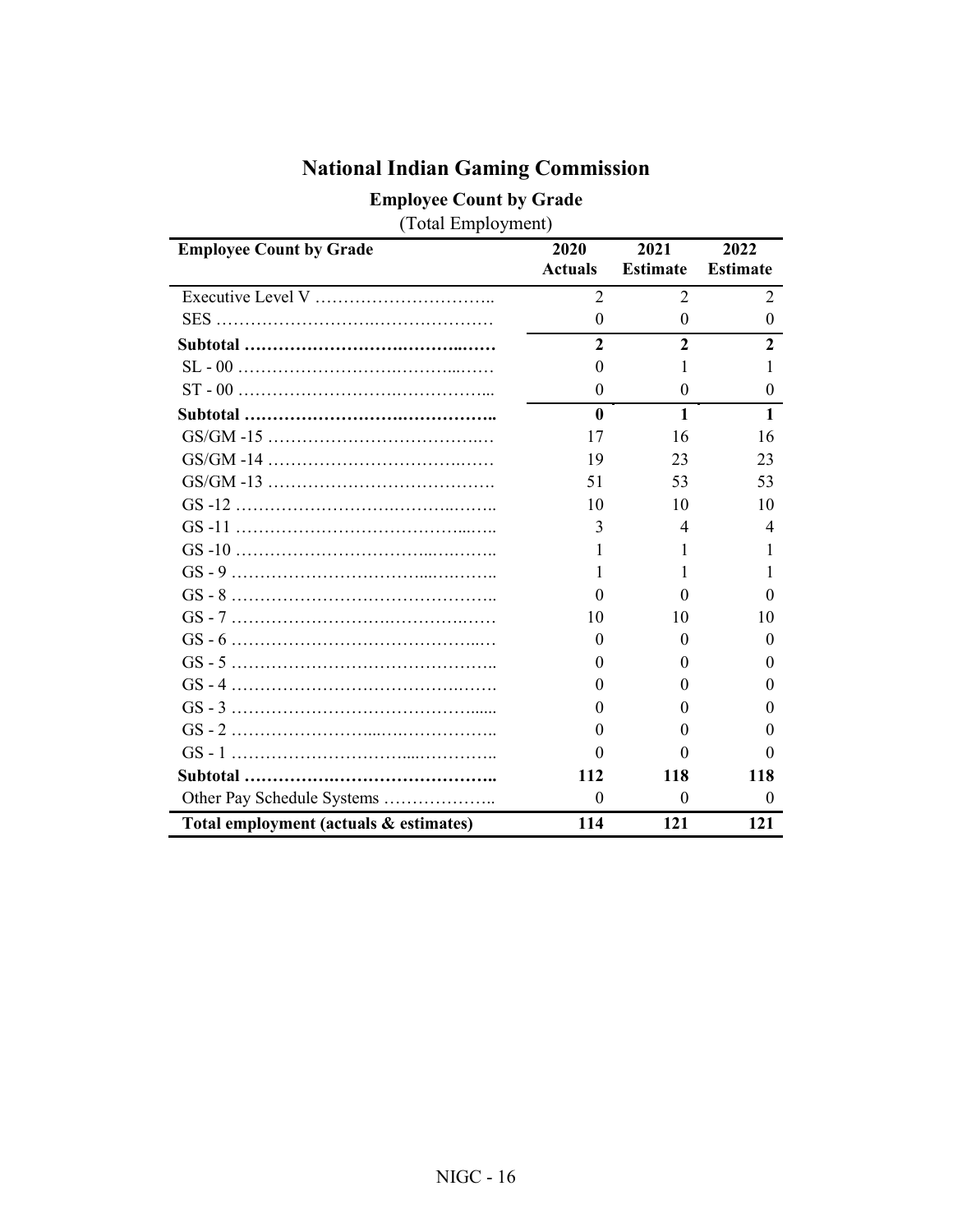### <span id="page-19-0"></span>**Government Performance and Results Act Information**

In 2006, Congress amended the Indian Gaming Regulatory Act, 25 U.S.C. §§ 2701 – 2721, Pub. L. 100-497, and for the first time made the National Indian Gaming Commission subject to the Government Performance and Results Act of 1993 (GPRA), Pub. L. 103-62. That obligation is set out at 25 U.S.C.  $\S 2706(d)(1)$ , which states: "In carrying out any action under this chapter, the Commission shall be subject to the Government Performance and Results Act of 1993."

GPRA requires that an agency's "strategic plan shall be updated and revised at least every four years." 5 U.S.C. § 306(b). Consistent with this obligation and the Commission's vision of adhering to principles of good government, including transparency to promote agency accountability and fiscal responsibility, the NIGC followed the consultation requirements set forth in the GPRA, Executive Order 13175 "Consultation and Coordination with Indian Tribal Governments," the National Indian Gaming Commission Policy on Consultation with Indian Tribes, and guidance from the Office of Management and Budget (OMB). The NIGC recognizes the importance of tribal consultation in formulating policy and maintaining the government-togovernment relationship with tribal nations. To engage with tribal leaders in formulating the strategic plan, the NIGC sent written notice of the availability of the draft strategic plan and held a webinar to present and hear comments on it, followed by a comment period of more than a month. In addition, tribal input received during preceding consultation sessions related to the subject matter was taken into consideration. The NIGC also engaged with the public by posting the draft strategic plan for comment to the NIGC website. All relevant comments and feedback received during the webinar, in-person tribal consultations sessions, and from the public were taken into consideration in the strategic plan.

The strategic plan for fiscal years 2018-2022 was published in February 2018. The strategic plan focuses on sustained support of the goals and intent of the IGRA through continuous collaborative partnerships, communication, training efforts, outreach, technical assistance and sound decision making with Federal agencies, tribal leaders, and regulators in the industry. This strategic plan updates and supersedes the fiscal years 2014 – 2018 plan.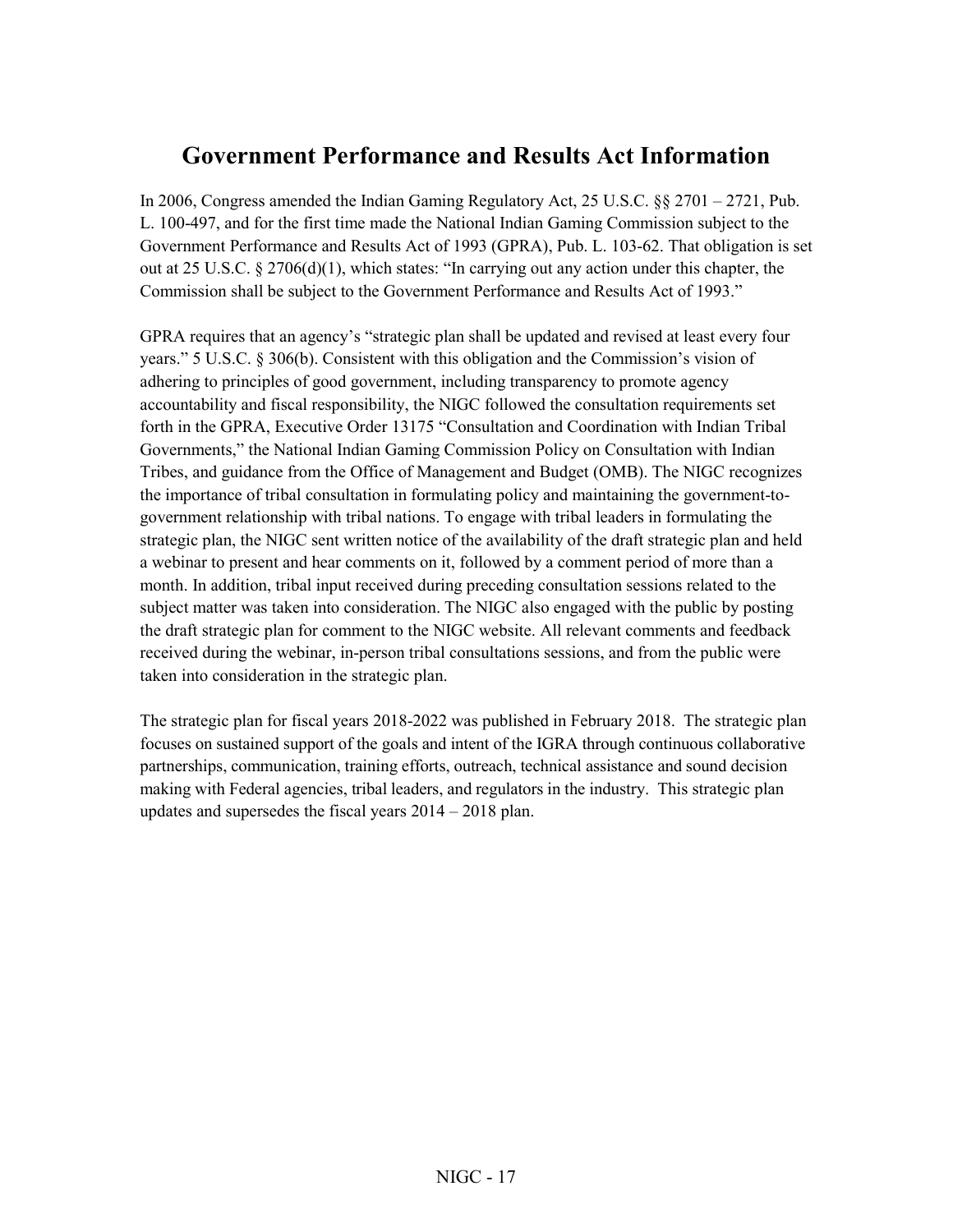## <span id="page-20-0"></span>**Summary and Highlights of Commission Activities**

During FY 2020, the Commission's five primary goals arising from its 2018 Strategic Plan consisted of (1) protecting against gamesmanship; (2) maintaining a strong workforce both within the agency as well as with NIGC's tribal regulatory partners; (3) leveraging reliable and emerging industry technology trends to support tribal economic development and self-sufficiency; (4) developing and executing a rural outreach plan; and (5) achieving operational excellence. Due to the COVID-19 pandemic, the NIGC remained fully operational through modification of work processes and maximum telework to protect the safety of its staff and stakeholders. As such, during the past fiscal year, the Commission accomplished the following goals and tasks.

- The Commission continued its emphasis on working with tribal, state, and Federal regulators to ensure effective coordination in the regulation of Indian gaming, working with tribes to ensure compliance with IGRA, and taking enforcement action for violations of IGRA when necessary.
- The agency implemented appropriate steps to address employee engagement. Based on the most recent Federal Employee Viewpoint Survey results, 46 areas were identified as strengths and one area as a challenge. The agency has identified opportunities to improve such as: cross-agency communication from management, meaningful recognition of differences in individual pay and performance, and accurate assessment of employee training needs.
- The agency met National Archives and Records Administration standards for electronic record management and is on schedule to meet records management priorities.
- The Office of General Counsel advised the Chair and Commission on 2 management contracts, 41 tribal ordinance submissions, and litigation. Additionally, the Office of General Counsel assisted and brought stability to the tribal gaming industry by offering opinions on a variety of matters including 4 game classifications, 1 Indian land status, and 60 financing or other agreements to ensure they do not implicate management or sole proprietary interest concerns.
- Commission staff continued to offer training and technical assistance to gaming tribes regarding regulatory changes.
- The Commission continued the process of focusing its training activities and agency resources by identifying partnerships, improving training offerings, and utilizing technology to more effectively reach intended audiences. The Commission completed 53 training events, including instruction at 8 professional organization events, 2 Regional Training Conferences (6 events postponed due to COVID-19), 20 site-specific trainings, 1 CJIS training video, 13 employee trainings and deployment of an online CJIS learning management system. These events provided instruction to 7,843 individuals including stakeholders and NIGC employees.
- The Commission held 8 COVID-19 Outreach, Guidance and Information sessions that included over 1,000 participants, with representatives from 143 tribes, and 8 Indian gaming associations.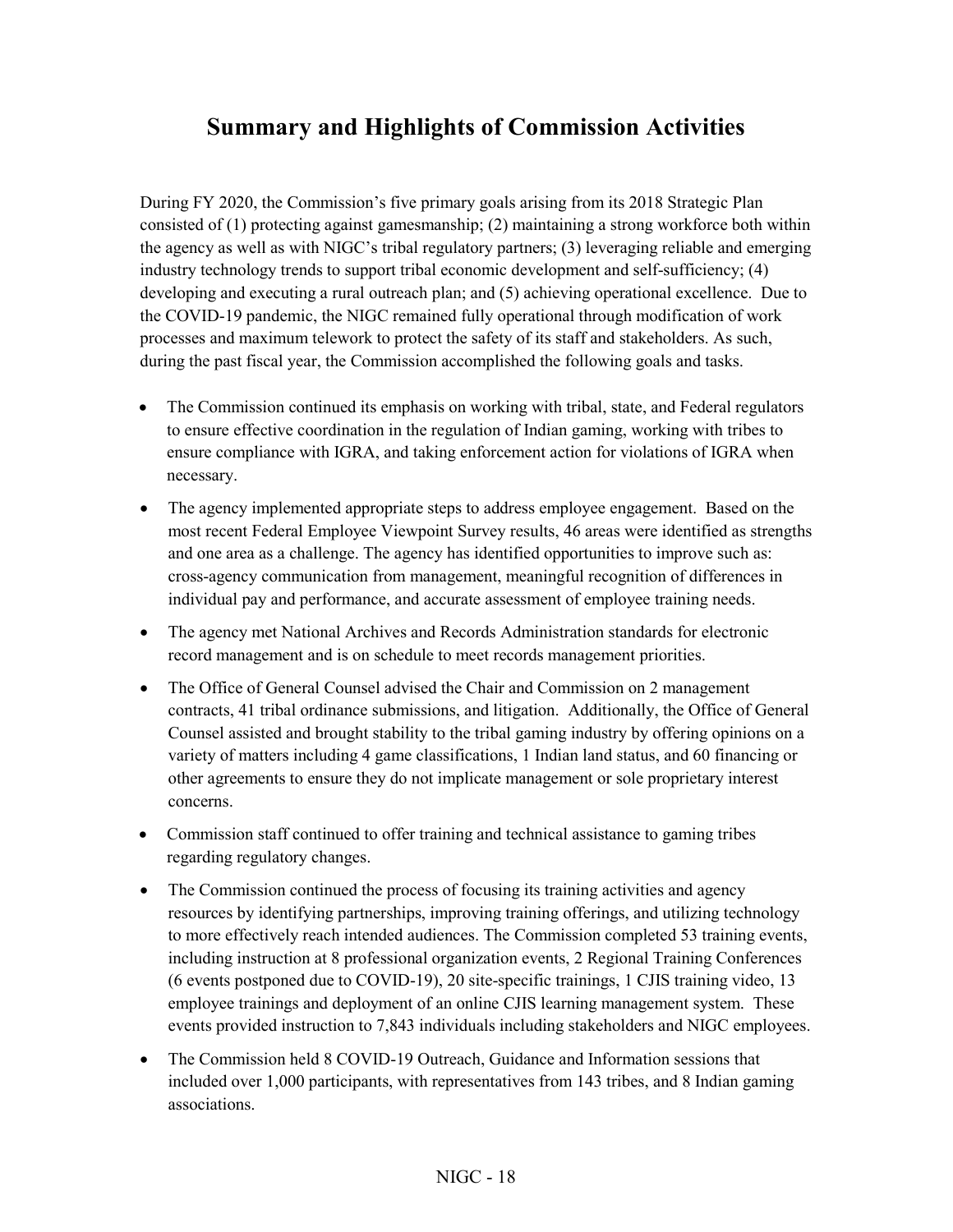- Commission auditors performed 51 reviews and evaluations for FY 2020: four Internal Control Assessments (ICA), two Internal Audit Reviews (IAR), two Investigative Audits (IVA), one GAAP Audit Review (GAR), 40 ICA Follow-ups, 1 IAR Follow-up, and 1 GAR Follow-up, and 522 reviews on audited financial statements. The audit findings were included in reports delivered to the audited tribes. The Commission will offer technical assistance to the tribes in identifying and implementing remedial action.
- Commission staff continued to diligently review management contracts. One management contract was approved by the Chairman in FY 2020.
- The Commission continued to conduct financial background investigations on persons and entities associated with management contractors. The Commission received 11 applications for background investigations in FY 2020.
- The Commission processed approximately 222,518 background and licensing actions including dissemination of fingerprint cards to and from the FBI and name checks for tribal gaming commissions.
- The Commission, through its Compliance Division, addressed potential non-compliance through its standardized regulatory processes, analyzed tribal gaming facilities and created a compliance plan that included one site visit at each tribal gaming facility. In-person site visits were suspended in March and replaced with remote site visits due to the pandemic. The Compliance Division completed 250 site visits, 47 internal audit checklists, 155 licensing reviews and 55 Criminal Justice Information Services (CJIS) audits.
- The Commission, through its Technology Division, completed 1 Information Technology Vulnerability Assessment in FY 2020, developed and distributed a Cyber Security Awareness paper to tribal regulators and operators, implemented updated antivirus security and installed a modern backup system for agency file backups and disaster recovery.
- To help tribes combat the COVID-19 Pandemic the Commission made available various resources which included public health and safety assessment checklists, a running list of answers to frequently asked questions, a model infectious disease and preparedness and response plan, and a weekly publication of statistics outlining the effects of the pandemic.

#### **During FY 2021, the Commission will continue its five strategic plan initiatives with an additional emphasis on Upholding Integrity, Committing to Accountability, Promoting Preparedness, and Cultivating Outreach.**

- The Commission plans to hold quarterly and ongoing meetings with tribes regarding NIGC Operational Updates, Budget Development Process and Regional Summits.
- The Commission continues to offer training and technical assistance, and enforcement when necessary, to help facilitate compliance throughout all regions.
- The Commission continues to provide assistance and resources to tribes related to the COVID-19 Pandemic.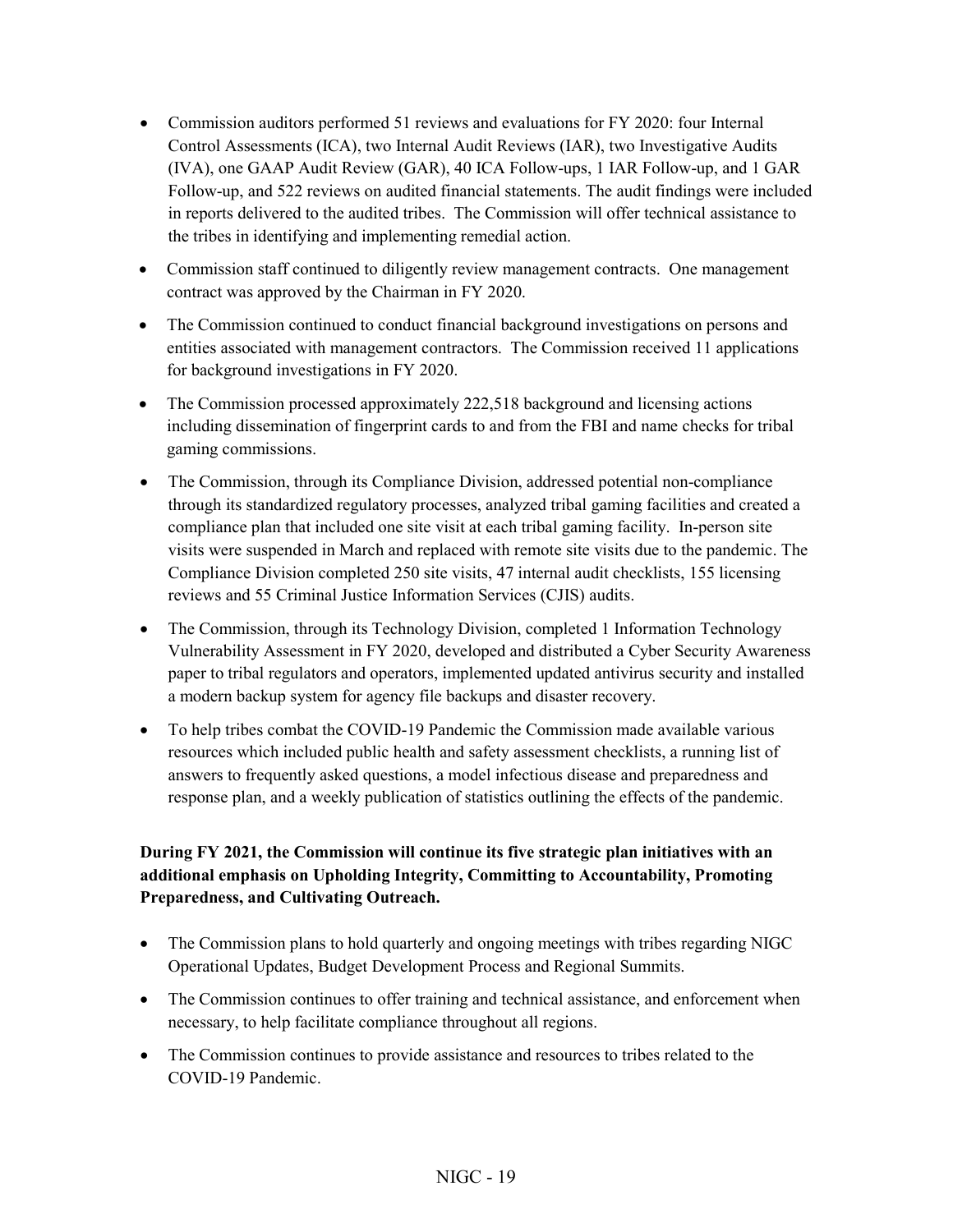- The Commission continues to build upon relationships with tribal, Federal, and state regulatory and/or law enforcement agencies.
- Rural outreach and protecting against gamesmanship on the backs of tribes continue to be a focus for the agency's various divisions.
- The Commission continues to review and update its regulations to maintain the integrity of Indian gaming. The Commission will continue to consult with tribes as part of its regulatory review.
- The Office of General Counsel continues to advise the Chair and Commission on management contracts, tribal ordinance submissions, and litigation. Additionally, the Office of General Counsel continues to assist and bring stability to the tribal gaming industry by offering opinions on a variety of matters including game classifications, Indian land status, and whether financing or other agreements implicate management or sole proprietary interest concerns.
- The Commission continues to work on drafting, or revising, and adopting additional internal agency policies.
- The Commission continues to respond to requests from tribes for technical assistance and increases both the amount and breadth of technical assistance provided. It utilizes all forms of training forums and locations to better reach targeted audiences being mindful of Commission and tribal financial resources. The Commission continues to provide training to tribes within all eight NIGC regions. The Commission continues to update the training catalog as necessary.
- The Commission is continuing efforts to modernize the NIGC Information Technology (IT) network to improve and maintain reliability and manageability. This includes continuing to update the website to provide the end user with ease of navigation and searchability of NIGC resources. Also, the Technology Division plans to redesign the current NIGC Fingerprint program and Tribal Access Portal (TAP) application to provide better security and usability for our tribal partners.
- The Commission will continue to improve its operational efficiency by working toward fully transitioning to newly approved electronic record schedules and by leveraging its ongoing IT upgrades to further enhance the stability, security and efficiency of the Commission's records management processes.
- The Commission will continue to track technological developments in the industry to ensure the Commission provides up-to-date technical assistance, maintains current regulations, meets its oversight responsibilities, and otherwise performs its statutory mandates.
- The Commission continues to work on its everyday tasks, including:
	- performing internal control assessments specific to Class II gaming operations.
	- performing IT vulnerability assessments as a service for tribal gaming operations to protect against IT threats.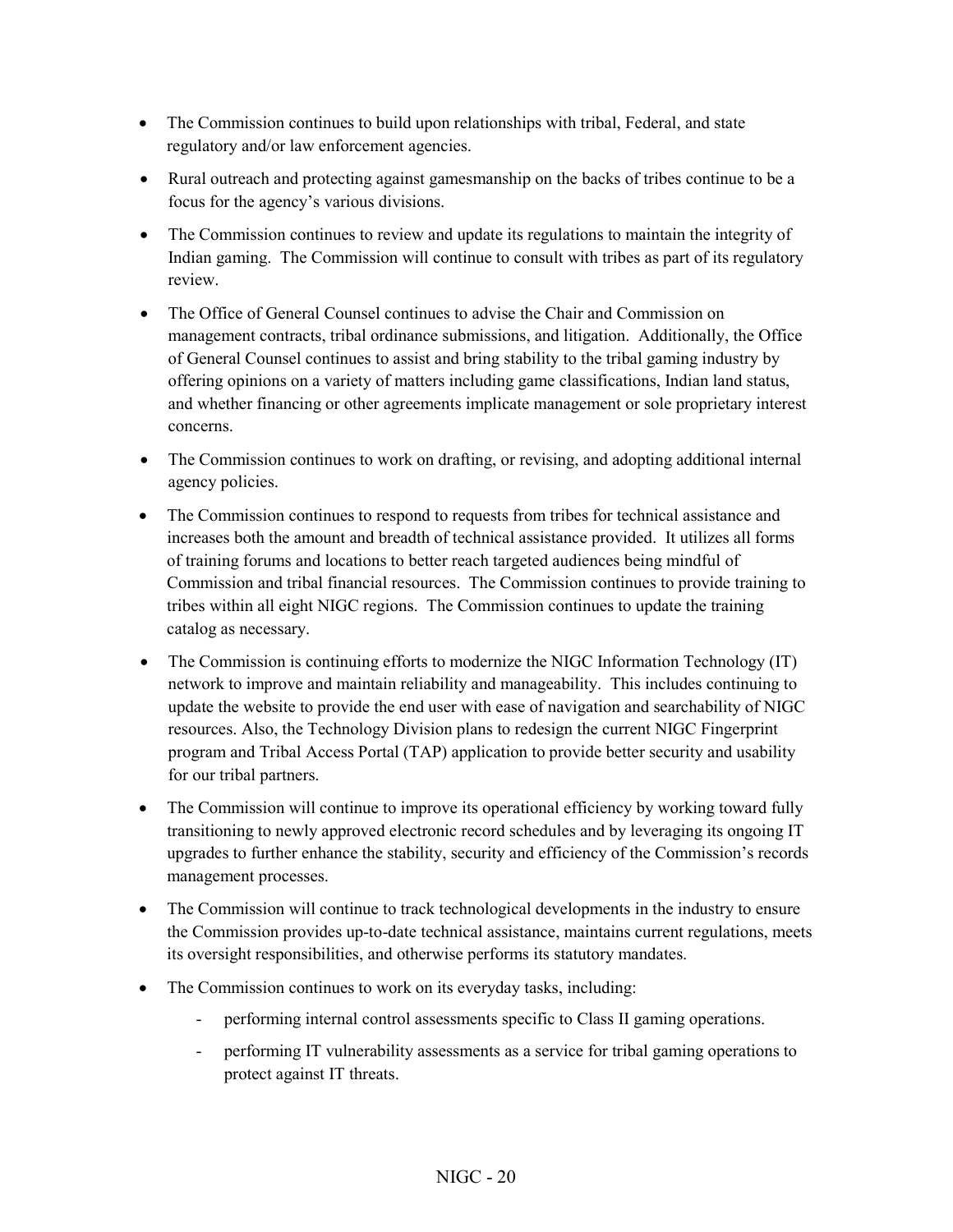- responding to requests from tribal gaming operators and regulators for IGRA and gaming related training and technical assistance.
- working with tribes on the Tribal Access Portal, a database that enables tribal gaming regulators who are engaged in issuing gaming licenses to check whether a license applicant has a licensing history with any other gaming tribe. Along with information provided by the NIGC/FBI fingerprint submission service, the TAP system helps tribes complete their own comprehensive background investigation of prospective license applicants.
- updating its database with accumulated financial data from the gaming operations' audited financial statements and Agreed Upon Procedures (AUP) report filings. The Commission establishes fee rates utilizing this data.
- performing internal audits of NIGC departments to increase the Commission's efficiency, effectiveness, and compliance with Federal regulations.
- reviewing management contracts and amendments to management contracts.
- processing fingerprint cards for tribal gaming employees as they are submitted by the tribal gaming commissions and tracking payment for fingerprint processing.
- continuing to respond to technical assistance requests from tribal governments and tribal regulators, in particular, assisting tribes that are considering entering the Indian gaming arena or have recently opened a new Indian gaming facility.

#### **As part of its program objectives for FY 2022, the Commission plans to:**

- Continue to hold quarterly and ongoing meetings with tribes regarding NIGC Operational Updates, Budget Development Process and Regional Summits.
- Continue its emphasis on Upholding Integrity, Committing to Accountability, Promoting Preparedness, and Cultivating Outreach.
- Continue building relationships with partner governments and sister agencies.
- Continue to take steps to achieve the NIGC Performance Goals as identified in the Strategic Plan.
- Continue efforts to modernize the NIGC IT network to improve and maintain reliability and security for information systems and data. This includes increasing cyber security protocols to protect agency data and enhancing budget tracking tools.
- Monitor strategic plan performance measures.
- Continue its regulatory review and implement its new and/or revised regulations and provide training to tribes on compliance with any new requirements.
- Continue to review management contracts and tribal ordinance submissions and make appropriate changes to process and staffing levels.